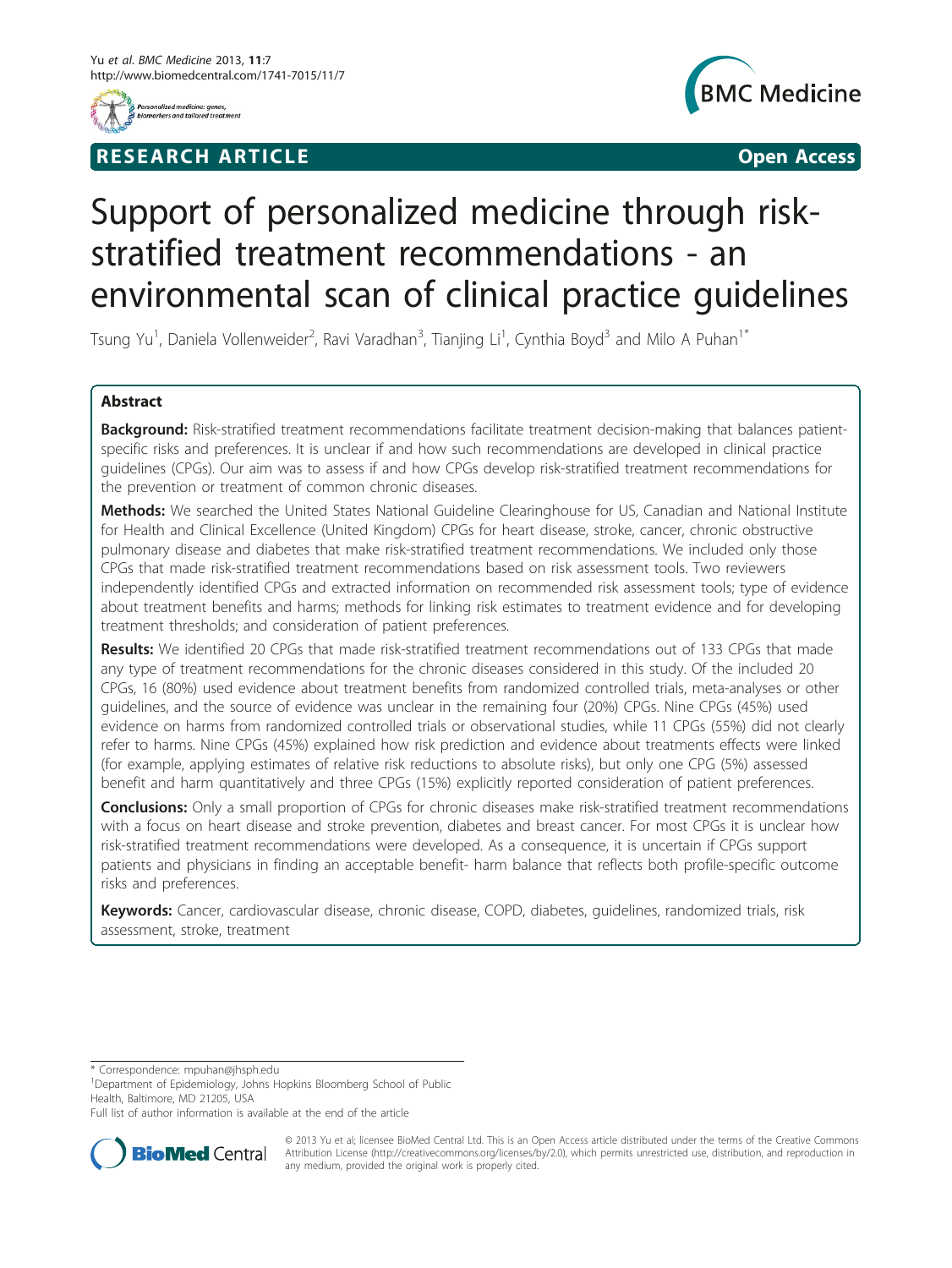## <span id="page-1-0"></span>Background

An important goal of evidence-based health care is to maximize benefits and minimize harms from medical treatments. To achieve an optimal balance, patients' individual profiles and preferences need to be considered [[1\]](#page-13-0). For example, inhaled corticosteroids are used to prevent exacerbations in patients with chronic obstructive pulmonary disease (COPD) [[2-4\]](#page-13-0), but these drugs are associated with an increased risk for pneumonia and fractures [[5](#page-13-0),[6](#page-13-0)]. In patients at high risk for exacerbations, the potential benefits (preventing exacerbations) are likely to be larger than harms, while patients at low risk for exacerbations may experience more harms from inhaled corticosteroids than benefits.

Risk-stratified treatment recommendations are potentially useful to support personalized medicine. Personalized medicine aims at optimizing the benefit-harm balance by considering patient profiles (combination of characteristics) and preferences [[7](#page-13-0)]. For the prevention and treatment of chronic disease, most health care decisions are sensitive to patient profiles and preferences [[8](#page-14-0)]. Risk-stratified treatment recommendations suggest different treatment regimens for patients who are at different risks for outcomes [\[9](#page-14-0)]. For example, in the Third Report of the National Cholesterol Education Program's Adult Treatment Panel treatment algorithm [[10\]](#page-14-0), the recommendation for primary prevention of coronary heart disease is based on the Framingham Risk Score. According to different risk categories predicted by the Framingham Risk Score, individuals with higher predicted absolute risk (10-year risk > 20%) are recommended for more intensive treatments (such as combined pharmacological and non-pharmacological treatments) than those with lower predicted risk (10 year risk < 10%). There is evidence that using risk-stratified treatments is superior to treatments that are not informed by a risk assessment tool [[11-13](#page-14-0)].

Risk-stratified treatment recommendations only serve their purpose of supporting personalized medicine if valid methods were used to develop them. Because it is not known what proportion of clinical practice guidelines (CPGs) make risk-stratified treatment recommendations and what methods were used to develop them, our aim was to assess the methods CPGs applied in developing risk-stratified treatment recommendations for the prevention or treatment of selected common chronic diseases.

## **Methods**

#### Framework for developing risk-stratified treatment recommendations

We started by forming a framework for developing riskstratified treatment recommendations. Figure 1 outlines the major steps for developing risk-stratified treatment recommendations, each of which requires high quality evidence from observational studies (development and

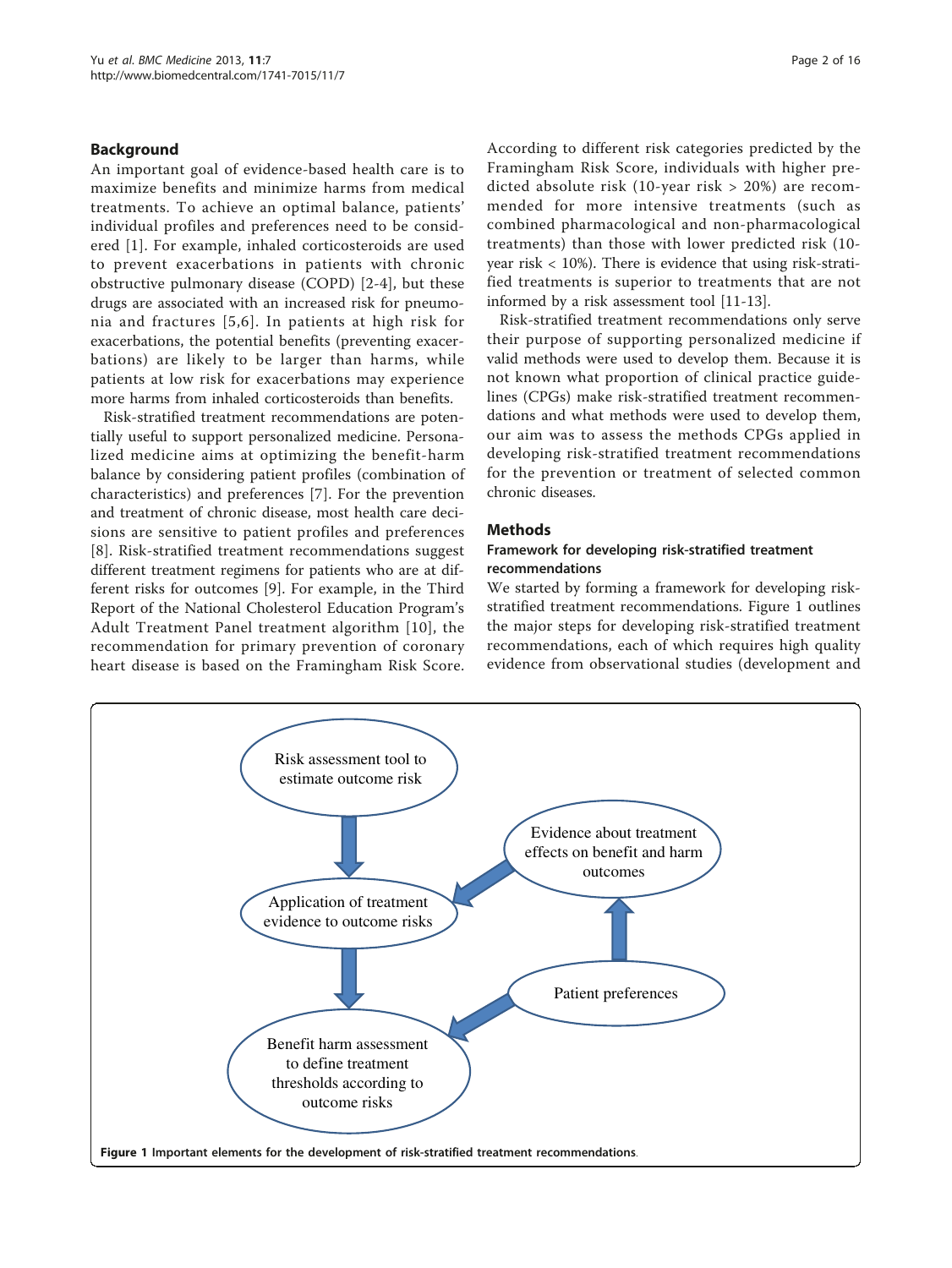validation of risk assessment tools), randomized trials (evidence about treatment effects) and studies to elicit patient preferences (using various study designs, for example, discrete choice experiments). It is well known for all guidelines that evidence about treatment effects on benefit and harm outcomes must be available. In addition, a risk assessment tool should be available that allows the assigning of patients to different risk categories. A method is required to estimate how treatment evidence applies to patients at different risks and how the benefits compare to the harms in patients at different risks. As a result of such a benefit-harm assessment, treatment thresholds can be defined for patients with different risk profiles that maximize the chance for benefits while minimizing harms. In addition, patient preferences for outcomes would ideally be explicitly considered for the development of risk-stratified treatment recommendations or their application in practice.

#### Environmental scan of clinical practice guidelines

We performed an environmental scan of CPGs, which included a limited literature search (described below) but not a comprehensive, systematic review of all CPGs. We focused on CPGs for major chronic diseases and from the United States (US), Canada, or the United Kingdom (UK) National Institute for Health and Clinical Excellence (NICE). The completed PRISMA checklist is available as Additional file [1.](#page-13-0)

#### Data sources and searches

We searched the US National Guideline Clearinghouse (NGC) database on February 5 2011 for CPGs with treatment recommendations for five major chronic diseases. The top five chronic diseases in the US are heart disease, cancer, stroke, COPD and diabetes, accounting for more than two-thirds of all deaths [[14\]](#page-14-0). In the NGC database, guidelines were categorized by disease topics that were linked to a specific term derived from the US National Library of Medicine's Medical Subject Headings classification.

For heart disease and stroke, we performed our search within the Cardiovascular Diseases section of the database  $(n = 442)$  and considered CPGs specific for primary prevention of heart disease and stroke, that is, the prevention of an event in persons free of established cardiovascular diseases. For cancer, we chose to examine three types of cancer with the highest mortality rates in the US (lung cancer, prostate cancer and breast cancer) [\[15\]](#page-14-0). We searched for CPGs within the Lung Neoplasms ( $n = 53$ ), *Prostatic Neoplasms* ( $n = 26$ ) and *Breast Neoplasms* ( $n =$ 52) sections, respectively. For COPD, we considered CPGs specific for COPD within the Respiratory Tract Diseases section ( $n = 102$ ). For diabetes mellitus, we considered CPGs for type II diabetes within the Diabetes Mellitus, Type 2 section ( $n = 44$ ).

#### Eligibility criteria for guidelines

We included CPGs that recommended using risk assessment tools to inform treatment decisions. Risk assessment tools are tools to calculate the probability of developing an event or a disease based on a prediction model (binary outcome), or tools that make projections about the course of disease measured by patientreported or other continuous outcomes (for example, decline of functional status over time). We excluded CPGs if they were not from the US, Canada or NICE (UK); focused on childhood diseases; made recommendations on screening, genetic counseling or diagnostic work-up alone; or did not use any risk assessment tools to inform risk-stratified treatment decisions. This latter excluded category involved guidelines that recommended treatments according to diagnostic criteria, as for example based on pathological staging, rather than according to prognostic information (for example, the risk stratification scheme proposed by D'Amico et al. in prostate cancer guidelines [[16](#page-14-0)]).

#### Guideline selection

Two reviewers (TY and DV) independently reviewed the Guideline Summary section of each CPG on the NGC website to assess its potential eligibility. We excluded the CPGs labeled ineligible by both reviewers. For the other CPGs, we retrieved and examined the full text and resolved any discrepancies in eligibility through discussion or arbitration by a third reviewer (MP).

#### Data extraction and synthesis

We developed a standardized form to extract data from the included CPGs and the background documents detailing the methods used in developing CPGs when available. We extracted general items such as guideline title, bibliographic source, date released and guideline developer. We then extracted information related to five key components for developing risk-stratified treatment recommendations (Figure [1](#page-1-0)). We extracted the following information on risk assessment tools: the name of the prediction model, the outcome and the timeframe (for example, 10 years) used in the model, and whether validation of the model (for example, assessment of discrimination and/or calibration) was discussed in the CPGs. We extracted information on the type of evidence used to determine the effects of treatments on benefit and harm outcomes (observational studies, single or several randomized controlled trials (RCTs), or meta-analyses). We recorded the methods to link risk prediction and evidence on treatment effects (for example, applying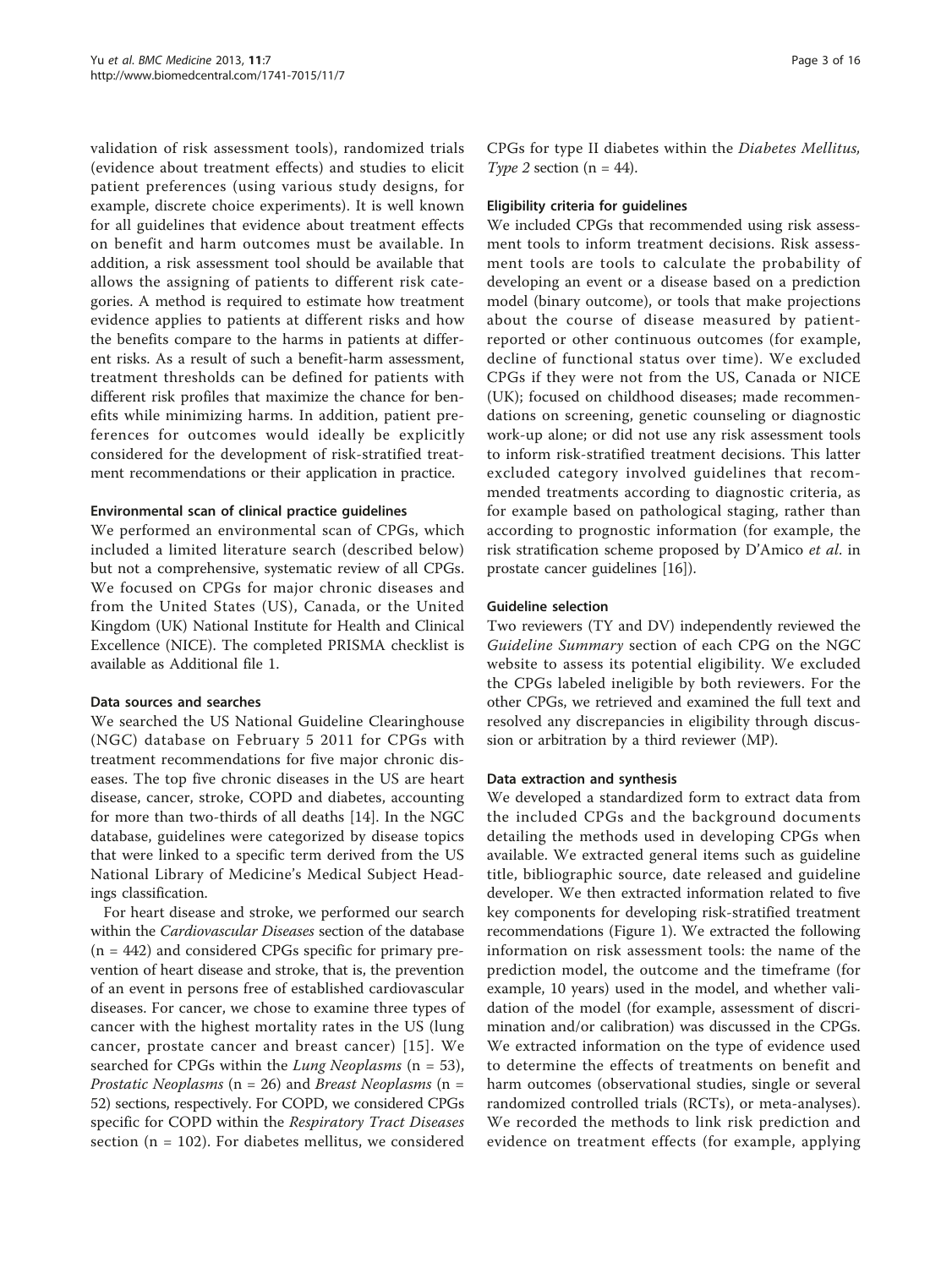relative risk reductions to different absolute risks calculated from the risk assessment tool). We recorded the way the treatment benefits and harms were assessed and how treatment thresholds (based on risk assessment tools) were determined. We also extracted information on assumptions made for linking risk prediction and treatment evidence (for example, assumption of constant relative risk reductions across the risk spectrum) and on assumptions made for the assessment of benefits and harms (for example, assumption that benefit and harm outcomes can be put on a single scale and the overall net benefit expressed as a single number indicating benefit or harm). Finally, we noted whether patient preferences (for example, relative importance of different benefit and harm outcomes) were considered for developing riskstratified treatment recommendations. Because some CPGs were very brief, without detailing the development process but referring to other documents, we considered those documents for data extraction to avoid underestimating the rigor of the development process of a CPG. Two reviewers (TY and DV) independently extracted all relevant information from each CPG and the discrepancies were resolved by discussion or third-party (MP) arbitration. We constructed a table for comparison of recommendations from each of the included CPGs.

#### Results

Most CPGs that we excluded (Figure [2\)](#page-4-0) were on topics not related to our study question or because they were not from the US, Canada or NICE (UK). We excluded 60 CPGs based on NGC website review and 49 CPGs based on the full text because they did not recommend using a risk assessment tool. We excluded four additional CPGs because they recommended using a risk assessment tool but did not make any link to treatments (Figure [2](#page-4-0)). Thus out of 133 CPGs that made treatment recommendations for the chronic diseases of interest  $(60 + 49 + 4 + 20)$ = 133 CPGs), 20 made risk-stratified treatment recommendations (15%) for heart disease, stroke, type II diabetes or breast cancer (Figure [2](#page-4-0)) [[10](#page-14-0),[17](#page-14-0)-[36\]](#page-14-0). The characteristics of the 20 included CPGs are summarized in Table [1.](#page-5-0)

## Risk assessment tools used to estimate baseline risk for outcome of interest

A large proportion of CPGs (16 out of 20, 80%) were on type II diabetes or on primary prevention of heart disease and stroke [\[10,18](#page-14-0)-[32](#page-14-0)], and the remaining four CPGs were on breast cancer management [[33](#page-14-0)-[36](#page-14-0)]. All 16 CPGs on diabetes or cardiovascular disease recommended one or several risk assessment tools to assess 10-year cardiovascular disease risk. The Framingham Risk Score was explicitly suggested in 12 CPGs [\[10,19-29\]](#page-14-0); the UK Prospective Diabetes Study Risk Engine was suggested in four CPGs [[21,24,30,31\]](#page-14-0) for patients with diabetes, and the Prospective

Cardiovascular Münster and the Systematic Coronary Risk Evaluation risk tools were used in one CPG [\[29\]](#page-14-0). Of the 16 CPGs on diabetes or cardiovascular disease, two (13%) did not clearly specify the prediction model used for calculating 10-year cardiovascular disease risk [[18](#page-14-0),[32](#page-14-0)]. Among the four CPGs on breast cancer [[33-36\]](#page-14-0), two recommended using the National Cancer Institute breast cancer risk assessment tool to calculate 5-year risk of invasive breast cancer [[33,35\]](#page-14-0); one recommended using the Nottingham Prognostic Index to calculate 10-year survival [[36\]](#page-14-0); one mentioned different risk assessment tools but did not clearly define risk categories [[34](#page-14-0)]. Information on the validation of the risk models was reported in seven (35%) of the 20 included CPGs (Table [2](#page-6-0)) [\[10,19,20,22,29,30,35](#page-14-0)].

## Treatments recommended and evidence of treatment benefits and harms

Of the 16 CPGs for type II diabetes and primary prevention of heart disease and stroke, nine (56%) suggested specific target lipid levels for each risk category when making recommendations about lifestyle management or pharmacotherapy (for example, aspirin, statins and antihypertensive drugs) [[10,19](#page-14-0)-[21,26](#page-14-0)-[29,31](#page-14-0)]. The four CPGs on breast cancer [[33](#page-14-0)-[36\]](#page-14-0) provided recommendations on surgery or pharmacotherapy (for example, tamoxifen, raloxifene and aromatase inhibitors) according to risk levels.

Sixteen (80%) of the 20 CPGs reported using evidence on treatment benefits from RCTs or meta-analyses or other guidelines [[10](#page-14-0),[18](#page-14-0)-[25,27,29-32,35,36\]](#page-14-0). One CPG (5%) did not report quantitative information on treatment benefits [[28](#page-14-0)] and three (15%) did not clearly specify the type of studies considered [[26,33,34\]](#page-14-0). Treatment harms were only reported in 13 of the 20 CPGs (65%) [[10,18,22,23](#page-14-0),[25](#page-14-0)-[27,29,30](#page-14-0),[32](#page-14-0),[33,35,36\]](#page-14-0). The source of evidence on harms was specified in nine out of these 13 CPGs (69%) and included observational studies, RCTs and meta-analyses [[10,18,32,23,25,27,30](#page-14-0),[35,36](#page-14-0)]. Heterogeneity of treatment effects were assessed in eight (40%) of the included 20 CPGs (Table [2](#page-6-0)) [[10](#page-14-0),[18](#page-14-0),[22,23](#page-14-0),[25](#page-14-0), [26](#page-14-0),[32](#page-14-0),[35](#page-14-0)].

#### Linking treatment effects to baseline risks

In reviewing how CPGs made the link between risk prediction and treatment effects, we found fewer than half of the CPGs (eight out of 20, 40%) explicitly or implicitly stated that they applied evidence of relative risk reductions from RCTs and/or meta-analyses to different absolute risks [[10,18,23-27](#page-14-0),[32\]](#page-14-0). For instance, the U.S. Preventive Services Task Force (USPSTF) guideline [\[25\]](#page-14-0) applied a 32% risk reduction of myocardial infarction (in men) and a 17% risk reduction of strokes (in women) with regular aspirin use to absolute outcome risks and assumed that the effects were constant across risk levels and age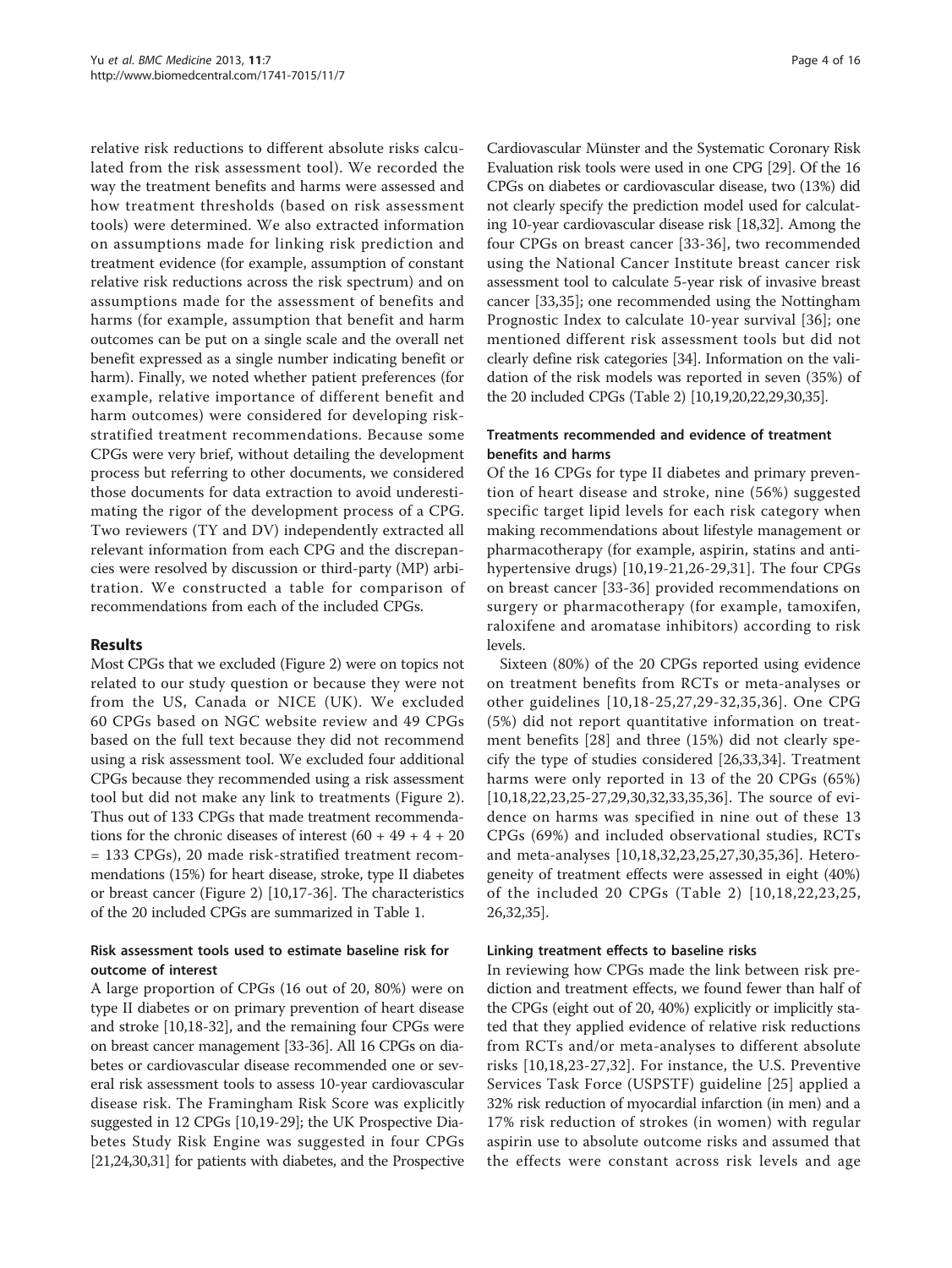<span id="page-4-0"></span>

categories. One (5%) of the 20 included CPGs [[33](#page-14-0)], instead of applying treatment evidence to all risk levels, used the evidence from RCTs with the same risk profile (high breast cancer risk) population for which the recommendation was made. Eleven (55%) of the included CPGs did not report the way in which they linked risk prediction to treatment effects (Table [2](#page-6-0)) [[19](#page-14-0)-[22](#page-14-0),[28](#page-14-0)-[31,34-36\]](#page-14-0).

## Benefit-harm assessment to define treatment thresholds and consideration of patient preferences

Only a small proportion (two out of 20, 10% [\[25](#page-14-0),[35\]](#page-14-0)) of CPGs explicitly stated that they planned to perform benefit and harm assessment as the basis for making risk-stratified treatment recommendations. To define treatment thresholds, only the USPSTF guideline quantitatively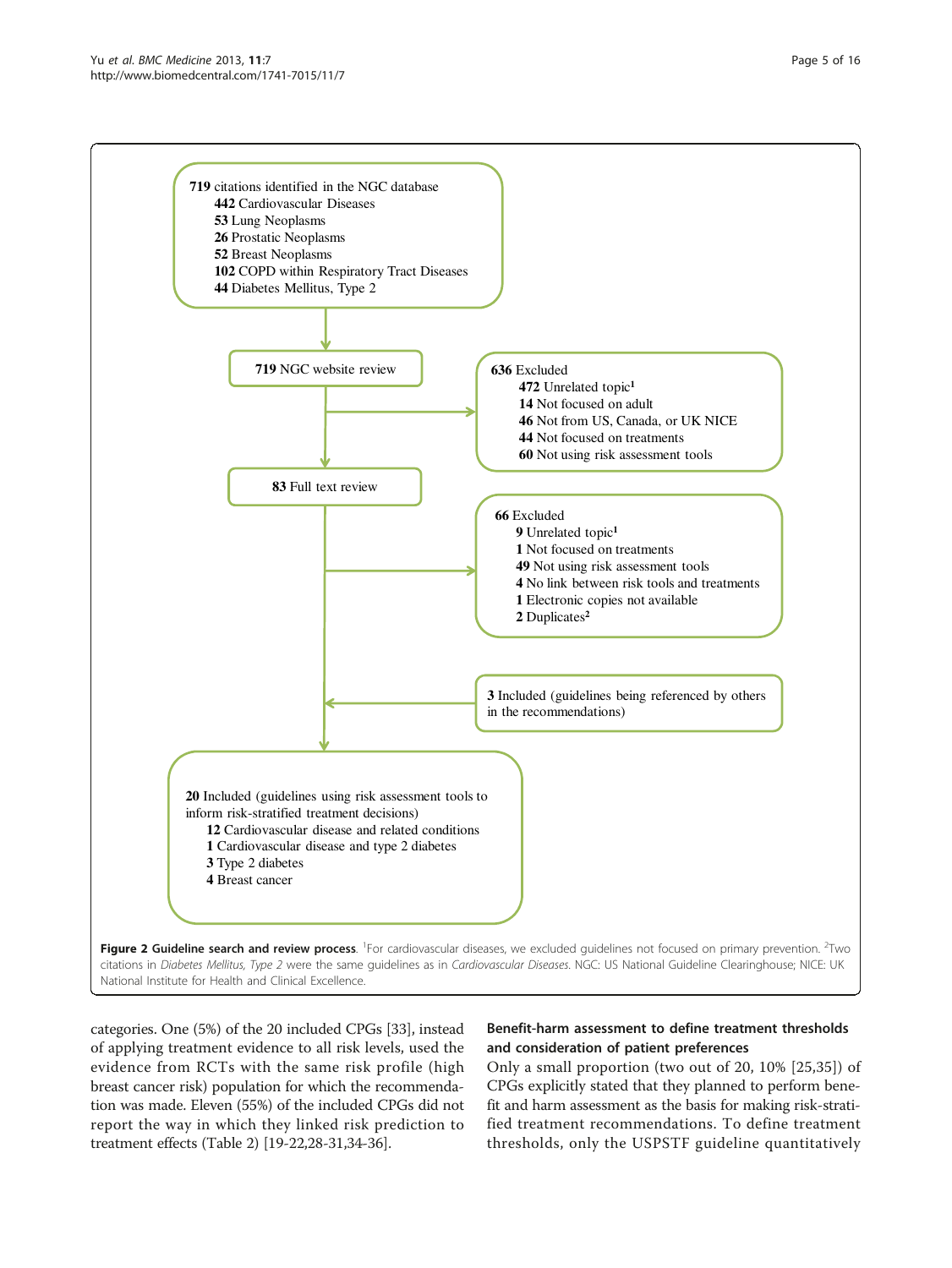#### <span id="page-5-0"></span>Table 1 Characteristics of the included guidelines.

| Guideline<br>identifier, year<br>released       | Guideline developer and<br>country                                            | Disease or condition                                  | Guideline title                                                                                                                                                                                                               |
|-------------------------------------------------|-------------------------------------------------------------------------------|-------------------------------------------------------|-------------------------------------------------------------------------------------------------------------------------------------------------------------------------------------------------------------------------------|
|                                                 | Cardiovascular disease and related condition                                  |                                                       |                                                                                                                                                                                                                               |
| <b>NCEP, 2002</b><br>(updated 2004)<br>[10, 14] | National Heart, Lung, and Blood<br>Institute, US                              | Hypercholesterolemia<br>and coronary heart<br>disease | National Cholesterol Education Program Expert Panel on<br>Detection, Evaluation, and Treatment of High Blood Cholesterol in<br>Adults (Adult Treatment Panel III)                                                             |
| NICE1, 2006 [15]                                | National Institute for Health and<br>Clinical Excellence, UK                  | Cardiovascular disease                                | Statins for the Prevention of Cardiovascular Events                                                                                                                                                                           |
| <b>AHA1</b> , 2006 [16]                         | American Heart Association and<br>American Stroke Association, US             | Ischemic stroke                                       | Primary Prevention of Ischemic Stroke: A Guideline From the<br>American Heart Association/American Stroke Association Stroke<br>Council                                                                                       |
| <b>AHA2, 2007 [17]</b>                          | American Heart Association, US                                                | Cardiovascular disease                                | Evidence-Based Guidelines for Cardiovascular Disease Prevention in<br>Women: 2007 Update                                                                                                                                      |
| <b>MSC1</b> , 2008 [18]                         | Medical Services Commission,<br>British Columbia, Canada                      | Cardiovascular disease                                | Cardiovascular Disease - Primary Prevention                                                                                                                                                                                   |
| <b>NICE2, 2008 [19]</b>                         | National Collaborating Centre for<br>Primary Care, UK                         | Cardiovascular disease                                | Lipid Modification. Cardiovascular Risk Assessment and the<br>Modification of Blood Lipids for the Primary and Secondary<br>Prevention of Cardiovascular Disease                                                              |
| <b>ACCP, 2008 [20]</b>                          | American College of Chest<br>Physicians, US                                   | Coronary artery disease                               | The Primary and Secondary Prevention of Coronary Artery Disease:<br>American College of Chest Physicians Evidence-Based Clinical<br>Practice Guidelines (8th Edition)                                                         |
| <b>MSC2</b> , 2008 [21]                         | Medical Services Commission,<br>British Columbia, Canada                      | Hypertension                                          | Hypertension - Detection, Diagnosis and Management                                                                                                                                                                            |
| <b>USPSTF, 2009</b><br>$[22]$                   | U.S. Preventive Services Task Force,<br>US                                    | Cardiovascular disease                                | Aspirin for the Prevention of Cardiovascular Disease: U.S.<br>Preventive Services Task Force Recommendation Statement                                                                                                         |
| <b>UMHS1, 2009</b><br>$[23]$                    | University of Michigan Health<br>System, US                                   | Coronary heart disease<br>and stroke                  | Screening and Management of Lipids                                                                                                                                                                                            |
| <b>ICSI</b> , 2009 [24]                         | Institute for Clinical Systems<br>Improvement, US                             | dyslipidemia and<br>coronary heart disease            | Lipid Management in Adults                                                                                                                                                                                                    |
| <b>MQIC</b> , 2009 [25]                         | Michigan Quality Improvement<br>Consortium, US                                | Hypercholesterolemia                                  | Screening and Management of Hypercholesterolemia                                                                                                                                                                              |
|                                                 | Cardiovascular disease and type 2 diabetes                                    |                                                       |                                                                                                                                                                                                                               |
| <b>ES</b> , 2008 [26]                           | The Endocrine Society, US                                                     | Cardiovascular disease<br>and Type 2 diabetes         | Primary Prevention of Cardiovascular Disease and Type 2 Diabetes<br>in Patients at Metabolic Risk: An Endocrine Society Clinical Practice<br>Guideline                                                                        |
| Type 2 diabetes                                 |                                                                               |                                                       |                                                                                                                                                                                                                               |
| <b>NICE3, 2008 [27]</b>                         | National Clinical Guideline Centre<br>for Acute and Chronic Conditions,<br>UK | Type 2 diabetes                                       | Type 2 Diabetes: National Clinical Guideline for Management in<br>Primary and Secondary Care (update)                                                                                                                         |
| <b>MSC3</b> , 2010 [28]                         | Medical Services Commission,<br>British Columbia, Canada                      | Type 2 diabetes                                       | Diabetes Care                                                                                                                                                                                                                 |
| <b>ADA, 2011</b> [29]<br><b>Breast cancer</b>   | American Diabetes Association, US Type 2 diabetes                             |                                                       | Standards of Medical Care in Diabetes - 2011                                                                                                                                                                                  |
| <b>UMHS2, 2007</b><br>[30]                      | University of Michigan Health<br>System, US                                   | Breast cancer                                         | Common Breast Problems                                                                                                                                                                                                        |
| <b>NSGC, 2007 [31]</b>                          | National Society of Genetic<br>Counselors, US                                 | Breast cancer and<br>ovarian cancer                   | Risk Assessment and Genetic Counseling for Hereditary Breast and<br>Ovarian Cancer: Recommendations of the National Society of<br>Genetic Counselors                                                                          |
| ASCO, 2009 [32]                                 | American Society of Clinical<br>Oncology, US                                  | Breast cancer                                         | American Society of Clinical Oncology Clinical Practice Guideline<br>Update on the Use of Pharmacologic Interventions Including<br>Tamoxifen, Raloxifene, and Aromatase Inhibition for Breast Cancer<br><b>Risk Reduction</b> |
| <b>NICE4, 2009 [33]</b>                         | National Collaborating Centre for<br>Cancer, UK                               | Breast cancer                                         | Early and Locally Advanced Breast Cancer. Diagnosis and<br>Treatment                                                                                                                                                          |

weighed treatment benefits and harms by putting the expected benefit and harm outcomes on the same scale (events per 1,000 persons treated over 10 years). The USPSTF guideline recommended using aspirin when the treatment benefits (number of myocardial infarctions or strokes prevented per 1,000 persons treated over 10 years) outweigh the treatment harms (number of gastrointestinal bleedings or hemorrhagic strokes per 1,000 persons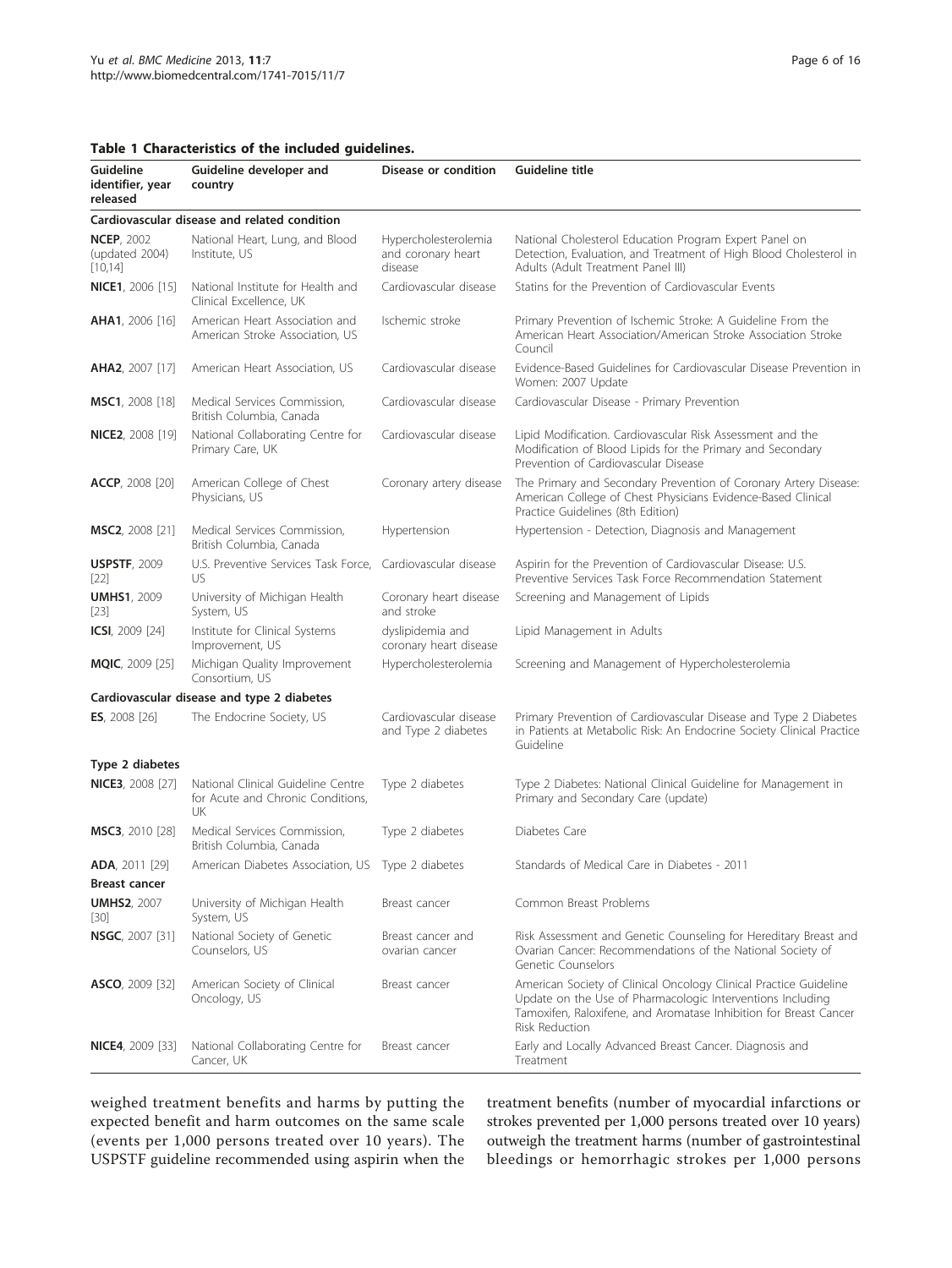recommendations

<span id="page-6-0"></span>

| Table 2 Risk-stratified treatment recommendations of the included guidelines. |  |  |  |  |  |
|-------------------------------------------------------------------------------|--|--|--|--|--|
|-------------------------------------------------------------------------------|--|--|--|--|--|

| <b>Guideline title</b>                                                                 | <b>NCEP</b>                                                                                                                                                                                                                                                                                                                     | NICE <sub>1</sub>                                                                                                                                                                                                                                                                                   | AHA1                                                                                                                                                                                                     | AHA2                                                                                                                                 |
|----------------------------------------------------------------------------------------|---------------------------------------------------------------------------------------------------------------------------------------------------------------------------------------------------------------------------------------------------------------------------------------------------------------------------------|-----------------------------------------------------------------------------------------------------------------------------------------------------------------------------------------------------------------------------------------------------------------------------------------------------|----------------------------------------------------------------------------------------------------------------------------------------------------------------------------------------------------------|--------------------------------------------------------------------------------------------------------------------------------------|
| Risk assessment tools                                                                  |                                                                                                                                                                                                                                                                                                                                 |                                                                                                                                                                                                                                                                                                     |                                                                                                                                                                                                          |                                                                                                                                      |
| <b>Risk prediction</b><br>model                                                        | Framingham Risk Score                                                                                                                                                                                                                                                                                                           | 10-year risk of developing CVD, Framingham Risk Score<br>not referring to a specific risk<br>model                                                                                                                                                                                                  |                                                                                                                                                                                                          | Framingham Risk Score                                                                                                                |
| Outcome of<br>interest and its<br>timeframe                                            | CHD (10 years)                                                                                                                                                                                                                                                                                                                  | CVD (CHD and stroke, 10<br>years)                                                                                                                                                                                                                                                                   | CHD (10 years)                                                                                                                                                                                           | CHD (10 years)                                                                                                                       |
| Information on<br>validation of the<br>model provided in<br>the guideline              | Yes                                                                                                                                                                                                                                                                                                                             | Unclear                                                                                                                                                                                                                                                                                             | Yes                                                                                                                                                                                                      | Yes                                                                                                                                  |
| <b>Evidence of treatment effects</b>                                                   |                                                                                                                                                                                                                                                                                                                                 |                                                                                                                                                                                                                                                                                                     |                                                                                                                                                                                                          |                                                                                                                                      |
| <b>Treatment</b><br>considered                                                         | LDL-lowering therapy,<br>therapeutic lifestyle change<br>and LDL goals                                                                                                                                                                                                                                                          | Statin                                                                                                                                                                                                                                                                                              | Diet, weight management,<br>physical activity, drug<br>therapy and LDL-C goals                                                                                                                           | Lifestyle management,<br>pharmacotherapy and LDL-C<br>target levels                                                                  |
| <b>Target population</b>                                                               | Adults                                                                                                                                                                                                                                                                                                                          | Adults at risk of CVD                                                                                                                                                                                                                                                                               | Adult patients at increased<br>risk of stroke                                                                                                                                                            | Adult women 20 years and<br>older                                                                                                    |
| Type of studies<br>considered in the<br>evidence of<br>treatment benefits              | Single or several RCTs<br>Meta-analyses                                                                                                                                                                                                                                                                                         | Single or several RCTs<br>Meta-analyses                                                                                                                                                                                                                                                             | Single or several RCTs<br>Meta-analyses                                                                                                                                                                  | Single or several RCTs<br>Meta-analyses                                                                                              |
| Type of studies<br>considered in the<br>evidence of<br>treatment harms                 | Observational studies<br>Single or several RCTs                                                                                                                                                                                                                                                                                 | Single or several RCTs<br>Meta-analyses                                                                                                                                                                                                                                                             | Treatment harms not<br>reported                                                                                                                                                                          | Treatment harms not reported                                                                                                         |
| Heterogeneity of<br>treatment effects<br>assessed in the<br>guideline                  | Yes                                                                                                                                                                                                                                                                                                                             | Yes                                                                                                                                                                                                                                                                                                 | No                                                                                                                                                                                                       | No                                                                                                                                   |
|                                                                                        | Application of treatment evidence to baseline risks                                                                                                                                                                                                                                                                             |                                                                                                                                                                                                                                                                                                     |                                                                                                                                                                                                          |                                                                                                                                      |
| Methods to apply<br>treatment<br>evidence to<br>baseline risks                         | Used evidence of relative risk<br>reduction from RCT/meta-<br>analysis and applied it to<br>different absolute risks                                                                                                                                                                                                            | Unclear, presumably used<br>evidence of relative risk<br>reduction from RCT/meta-<br>analysis and applied it to<br>different absolute risks                                                                                                                                                         | Not reported                                                                                                                                                                                             | Not reported                                                                                                                         |
| <b>Assumptions</b><br>specified when<br>applying<br>treatment<br>evidence              | 'For every 30-mg/dL change in<br>LDL-C, the relative risk for CHD<br>is changed in proportion by<br>about 30%, and the relative risk women compared with men<br>is set at 1.0 for LDL-C = 40<br>mg/dL.'<br>'For every 1% reduction in<br>LDL-C levels, relative risk for<br>major CHD events is reduced<br>by approximately 1%. | 'Statins do not differ in their<br>relative effectiveness in a<br>number of subgroups: in<br>at a similar level of<br>cardiovascular risk; in people<br>with diabetes compared with<br>people without diabetes; or in<br>people aged over 65 years<br>compared with people aged<br>under 65 years.' | Not reported                                                                                                                                                                                             | Not reported                                                                                                                         |
| Development of treatment thresholds                                                    |                                                                                                                                                                                                                                                                                                                                 |                                                                                                                                                                                                                                                                                                     |                                                                                                                                                                                                          |                                                                                                                                      |
| <b>Risk stratification</b><br>in which different<br>treatments were<br>recommended     | $\cdot$ 10-year CHD risk > 20%<br>•10-year CHD risk 10 to 20%<br>$\cdot$ 10-year CHD risk < 10%                                                                                                                                                                                                                                 | $\cdot$ 10-year CVD risk $\geq$ 20%                                                                                                                                                                                                                                                                 | •0 to 1 CHD risk factor<br>•≥2 CHD risk factors and<br>10-year CHD risk $<$ 20%<br>• ≥2 CHD risk factors and<br>10-year CHD risk 10% to<br>20%<br>•CHD or CHD risk<br>equivalent (10-year risk ><br>20%) | $\cdot$ 10-year CHD absolute risk ><br>20%<br>•10-year CHD absolute risk 10%<br>to 20%<br>$\cdot$ 10-year CHD absolute risk <<br>10% |
| Methods to<br>develop treatment<br>thresholds                                          | Unclear                                                                                                                                                                                                                                                                                                                         | Expert consensus                                                                                                                                                                                                                                                                                    | Referring to NCEP ATP-III<br>guideline                                                                                                                                                                   | Not reported                                                                                                                         |
| <b>Explicitly planned</b><br>benefit and harm<br>assessment as the<br>basis for making | No.                                                                                                                                                                                                                                                                                                                             | No                                                                                                                                                                                                                                                                                                  | No.                                                                                                                                                                                                      | No                                                                                                                                   |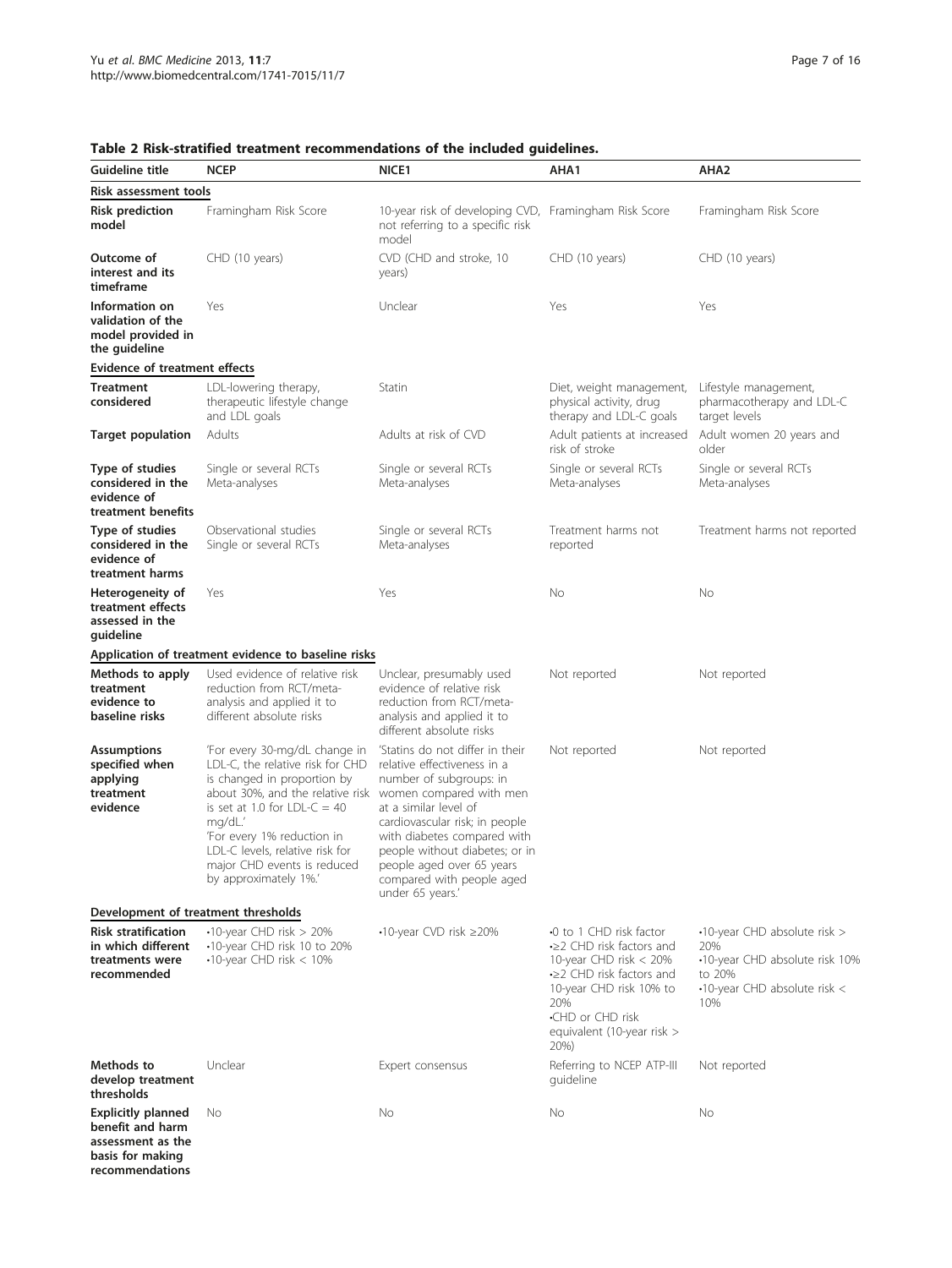| <b>Patient</b><br>preferences<br>considered when<br>developing<br>recommendations  | No                                                                                                                        | No                                                                                                       | No                                                                                                                                          | No                                                                                                                                                                  |
|------------------------------------------------------------------------------------|---------------------------------------------------------------------------------------------------------------------------|----------------------------------------------------------------------------------------------------------|---------------------------------------------------------------------------------------------------------------------------------------------|---------------------------------------------------------------------------------------------------------------------------------------------------------------------|
| <b>Guideline title</b>                                                             | MSC <sub>1</sub>                                                                                                          | NICE <sub>2</sub>                                                                                        | <b>ACCP</b>                                                                                                                                 | MSC <sub>2</sub>                                                                                                                                                    |
| Risk assessment tools                                                              |                                                                                                                           |                                                                                                          |                                                                                                                                             |                                                                                                                                                                     |
| <b>Risk prediction</b><br>model                                                    | Framingham Risk Score (for<br>patients without diabetes) and<br>UKPDS Risk Engine (for patients<br>with diabetes)         | Framingham Risk Score                                                                                    | Framingham Risk Score                                                                                                                       | Framingham Risk Score or<br>UKPDS Risk Engine for patients<br>with diabetes                                                                                         |
| Outcome of<br>interest and its<br>timeframe                                        | CHD (10 years)                                                                                                            | CVD (CHD and stroke, 10<br>years)                                                                        | CHD (10 years)                                                                                                                              | CHD (10 years)                                                                                                                                                      |
| Information on<br>validation of the<br>model provided in<br>the guideline          | No                                                                                                                        | Yes                                                                                                      | No.                                                                                                                                         | No                                                                                                                                                                  |
| <b>Evidence of treatment effects</b>                                               |                                                                                                                           |                                                                                                          |                                                                                                                                             |                                                                                                                                                                     |
| <b>Treatment</b><br>considered                                                     | Lifestyle management,<br>pharmacologic treatment and<br>desirable lipid results                                           | Lifestyle advice and statin                                                                              | Aspirin and vitamin K<br>antagonists                                                                                                        | Lifestyle management and<br>antihypertensive drugs                                                                                                                  |
| <b>Target population</b>                                                           | Men aged $> 40$ years and<br>women aged $>$ 50 years                                                                      | Adults aged 18 and older and<br>who have established CVD or<br>who are at high risk of<br>developing CVD | Patients at risk for<br>coronary artery disease                                                                                             | Non-pregnant adults (age 19<br>years and older) with<br>hypertension                                                                                                |
| Type of studies<br>considered in the<br>evidence of<br>treatment benefits          | Other guidelines                                                                                                          | Meta-analyses                                                                                            | Meta-analyses                                                                                                                               | Meta-analyses                                                                                                                                                       |
| Type of studies<br>considered in the<br>evidence of<br>treatment harms             | Treatment harms not reported                                                                                              | Meta-analyses                                                                                            | Single or several RCTs<br>Meta-analyses                                                                                                     | Treatment harms not reported                                                                                                                                        |
| Heterogeneity of<br>treatment effects<br>assessed in the<br>guideline              | No                                                                                                                        | Yes                                                                                                      | Yes                                                                                                                                         | No                                                                                                                                                                  |
|                                                                                    | Application of treatment evidence to baseline risks                                                                       |                                                                                                          |                                                                                                                                             |                                                                                                                                                                     |
| Methods to apply<br>treatment<br>evidence to<br>baseline risks                     | Not reported                                                                                                              | Not reported                                                                                             | Unclear, presumably used<br>evidence of relative risk<br>reduction from RCT/meta-<br>analysis and applied it to<br>different absolute risks | Used evidence of relative risk<br>reduction from RCT/meta-<br>analysis and applied it to<br>different absolute risks                                                |
| <b>Assumptions</b><br>specified when<br>applying<br>treatment<br>evidence          | Not reported                                                                                                              | Not reported                                                                                             | Not reported                                                                                                                                | This assumes 20% risk<br>reduction of CHD based on<br>average outcomes for<br>appropriately used blood<br>pressure lowering medications<br>and statin medications.' |
| Development of treatment thresholds                                                |                                                                                                                           |                                                                                                          |                                                                                                                                             |                                                                                                                                                                     |
| <b>Risk stratification</b><br>in which different<br>treatments were<br>recommended | $\cdot$ Framingham CHD risk $\geq$ 20%<br>without CHD<br>•Framingham CHD risk 10% to<br>19%<br>-Framingham CHD risk < 10% | $\cdot$ CVD risk < 20%<br>$\cdot$ CVD risk $\geq$ 20%                                                    | Moderate risk for a<br>coronary event (10-year<br>risk of a cardiac event ><br>10%                                                          | Diagnosis of hypertension<br>confirmed and CHD risk ≥20%<br>over 10 years                                                                                           |
| Method to<br>develop treatment<br>thresholds                                       | Referring to 2005 British<br>Columbia guideline Diabetes<br>Care                                                          | Referring to the NICE<br>technology appraisal Statins for<br>the Prevention of Cardiovascular<br>Events  | Unclear, presumably<br>putting benefits and<br>harms on the same scale<br>and find a balance<br>between them                                | Unclear                                                                                                                                                             |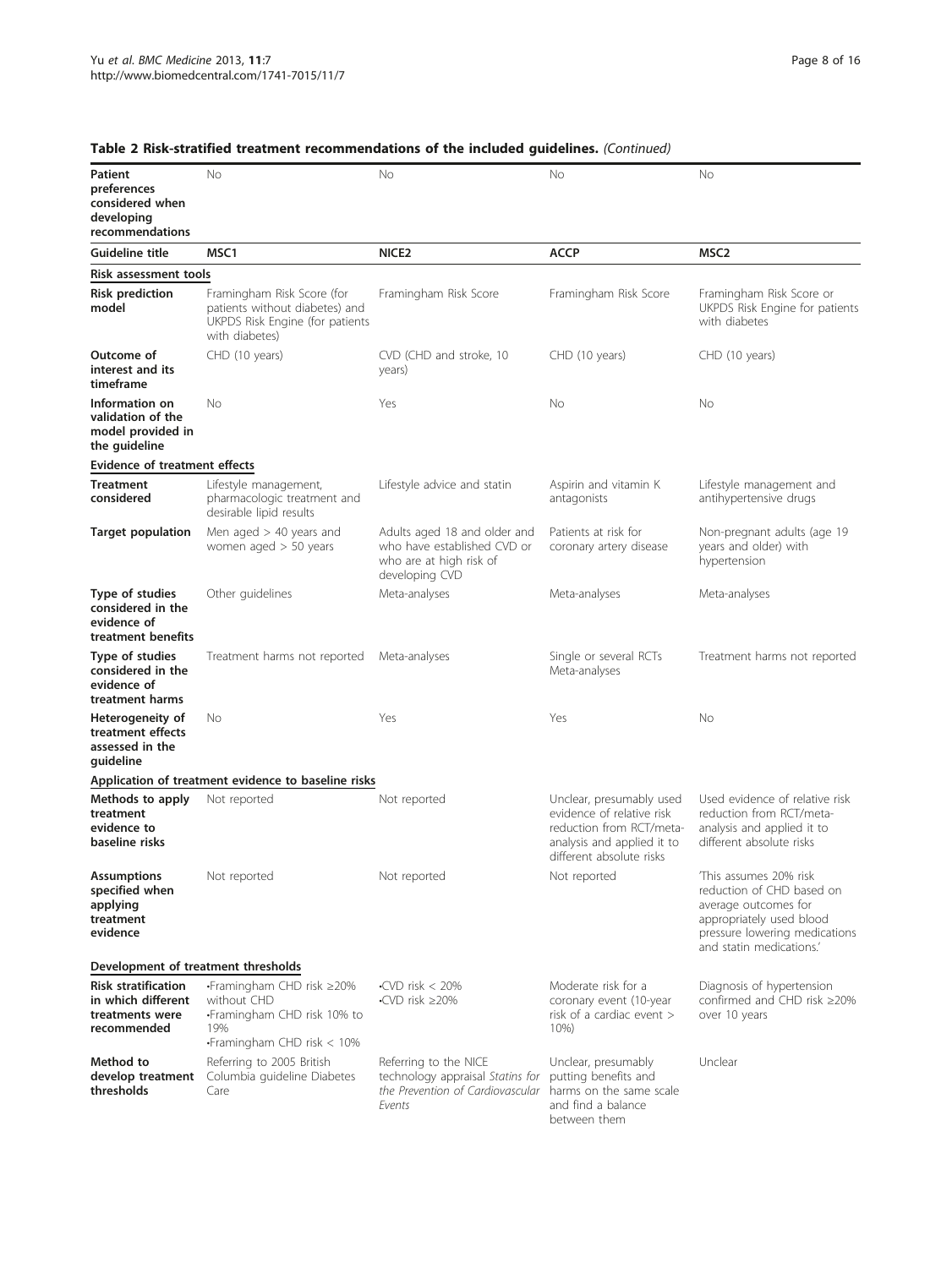| <b>Explicitly planned</b><br>benefit and harm<br>assessment as the<br>basis for making<br>recommendations | No                                                                                                                                                                                                                                                                                                                                                                                      | Unclear                                                                                                                            | No                                                                                                                                                                                                                                                          | Unclear                                                                                                  |
|-----------------------------------------------------------------------------------------------------------|-----------------------------------------------------------------------------------------------------------------------------------------------------------------------------------------------------------------------------------------------------------------------------------------------------------------------------------------------------------------------------------------|------------------------------------------------------------------------------------------------------------------------------------|-------------------------------------------------------------------------------------------------------------------------------------------------------------------------------------------------------------------------------------------------------------|----------------------------------------------------------------------------------------------------------|
| <b>Patient</b><br>preferences<br>considered when<br>developing<br>recommendations                         | No.                                                                                                                                                                                                                                                                                                                                                                                     | No                                                                                                                                 | No                                                                                                                                                                                                                                                          | No                                                                                                       |
| <b>Guideline title</b>                                                                                    | <b>USPSTF</b>                                                                                                                                                                                                                                                                                                                                                                           | UMHS1                                                                                                                              | ISCI                                                                                                                                                                                                                                                        | <b>MQIC</b>                                                                                              |
| Risk assessment tools                                                                                     |                                                                                                                                                                                                                                                                                                                                                                                         |                                                                                                                                    |                                                                                                                                                                                                                                                             |                                                                                                          |
| <b>Risk prediction</b><br>model                                                                           | Framingham Risk Score                                                                                                                                                                                                                                                                                                                                                                   | Framingham Risk Score                                                                                                              | Framingham Risk Score                                                                                                                                                                                                                                       | Framingham Risk Score                                                                                    |
| Outcome of<br>interest and its<br>timeframe                                                               | CHD (10 years) in men and<br>stroke (10 years) in women                                                                                                                                                                                                                                                                                                                                 | Hard CHD (myocardial<br>infarction and coronary death,<br>10 years)                                                                | CHD (10 years)                                                                                                                                                                                                                                              | CHD (10 years)                                                                                           |
| Information on<br>validation of the<br>model provided in<br>the guideline                                 | No                                                                                                                                                                                                                                                                                                                                                                                      | No                                                                                                                                 | No                                                                                                                                                                                                                                                          | No                                                                                                       |
| <b>Evidence of treatment effects</b>                                                                      |                                                                                                                                                                                                                                                                                                                                                                                         |                                                                                                                                    |                                                                                                                                                                                                                                                             |                                                                                                          |
| <b>Treatment</b><br>considered                                                                            | Aspirin                                                                                                                                                                                                                                                                                                                                                                                 | Lifestyle changes, drug therapy<br>and LDL-C goals                                                                                 | Drug therapy and LDL<br>goals                                                                                                                                                                                                                               | Drug therapy and goal for<br>LDL-C                                                                       |
| <b>Target population</b>                                                                                  | Men aged 45 to 79 years and<br>women aged 55 to 79 years                                                                                                                                                                                                                                                                                                                                | Adults 20 to 75 years of age<br>without familial or severe<br>dyslipidemias                                                        | Adults 20 years and older<br>and who are dyslipidemic                                                                                                                                                                                                       | Adults $\geq$ 18 years                                                                                   |
| Type of studies<br>considered in the<br>evidence of<br>treatment benefits                                 | Meta-analyses                                                                                                                                                                                                                                                                                                                                                                           | Treatment benefits reported<br>but study type unclear                                                                              | Single or several RCTs<br>Meta-analyses                                                                                                                                                                                                                     | Treatment benefits not<br>reported                                                                       |
| Type of studies<br>considered in the<br>evidence of<br>treatment harms                                    | Observational studies                                                                                                                                                                                                                                                                                                                                                                   | Treatment harms reported but<br>study type unclear                                                                                 | Single or several RCTs<br>Meta-analyses                                                                                                                                                                                                                     | Treatment harms not reported                                                                             |
| Heterogeneity of<br>treatment effects<br>assessed in the<br>guideline                                     | Yes                                                                                                                                                                                                                                                                                                                                                                                     | Yes                                                                                                                                | No                                                                                                                                                                                                                                                          | No                                                                                                       |
|                                                                                                           | Application of treatment evidence to baseline risks                                                                                                                                                                                                                                                                                                                                     |                                                                                                                                    |                                                                                                                                                                                                                                                             |                                                                                                          |
| Methods to apply<br>treatment<br>evidence to<br>baseline risks                                            | Used evidence of relative risk<br>reduction from RCT/meta-<br>analysis and applied it to<br>different absolute risks                                                                                                                                                                                                                                                                    | Used evidence of relative risk<br>reduction from RCT/meta-<br>analysis and applied it to<br>different absolute risks               | Used evidence of relative<br>risk reduction from RCT/<br>meta-analysis and applied<br>it to different absolute<br>risks                                                                                                                                     | Not reported                                                                                             |
| <b>Assumptions</b><br>specified when<br>applying<br>treatment<br>evidence                                 | There is 'a 32% risk reduction<br>of MIs with regular aspirin use'<br>(in men) and 'a 17% risk<br>reduction of strokes with<br>regular aspirin use' (in women).<br>The risk for gastrointestinal<br>bleeding increases with age."                                                                                                                                                       | Not reported                                                                                                                       | Not reported                                                                                                                                                                                                                                                | Not reported                                                                                             |
| Development of treatment thresholds                                                                       |                                                                                                                                                                                                                                                                                                                                                                                         |                                                                                                                                    |                                                                                                                                                                                                                                                             |                                                                                                          |
| <b>Risk stratification</b><br>in which different<br>treatments were<br>recommended                        | •Men aged 45 to 59 years and<br>10-year CHD risk ≥4%; men<br>aged 60 to 69 years and 10-<br>year CHD risk ≥9%; men aged<br>70 to 79 years and 10-year<br>CHD risk $\geq$ 12%<br>Women aged 55 to 59 years<br>and 10-year stroke risk $\geq$ 3%;<br>women aged 60 to 69 years<br>and 10-year stroke risk $\geq 8\%$ ;<br>women aged 70 to 79 years<br>and 10-year stroke risk $\geq$ 11% | •0 to 1 risk factors<br>•2+ risk factors and 10-year<br>$CHD$ risk $< 10\%$<br>•2+ risk factors and 10-year<br>CHD risk 10% to 20% | -0 to 1 risk factor and 10-<br>year CHD risk $<$ 10%<br>$\cdot$ 2+ risk factors and 10-year<br>$CHD$ risk $< 10\%$<br>$-2+$ risk factors and 10-year $-0$ to 1 risk factor<br>CHD risk 10% to 20%<br>•CHD or CHD equivalent<br>and/or 10-year risk $> 20\%$ | •CHD or CHD risk equivalents<br>10-year risk $> 20\%$<br>•2+ risk factors 10-year CHD<br>risk $\leq$ 20% |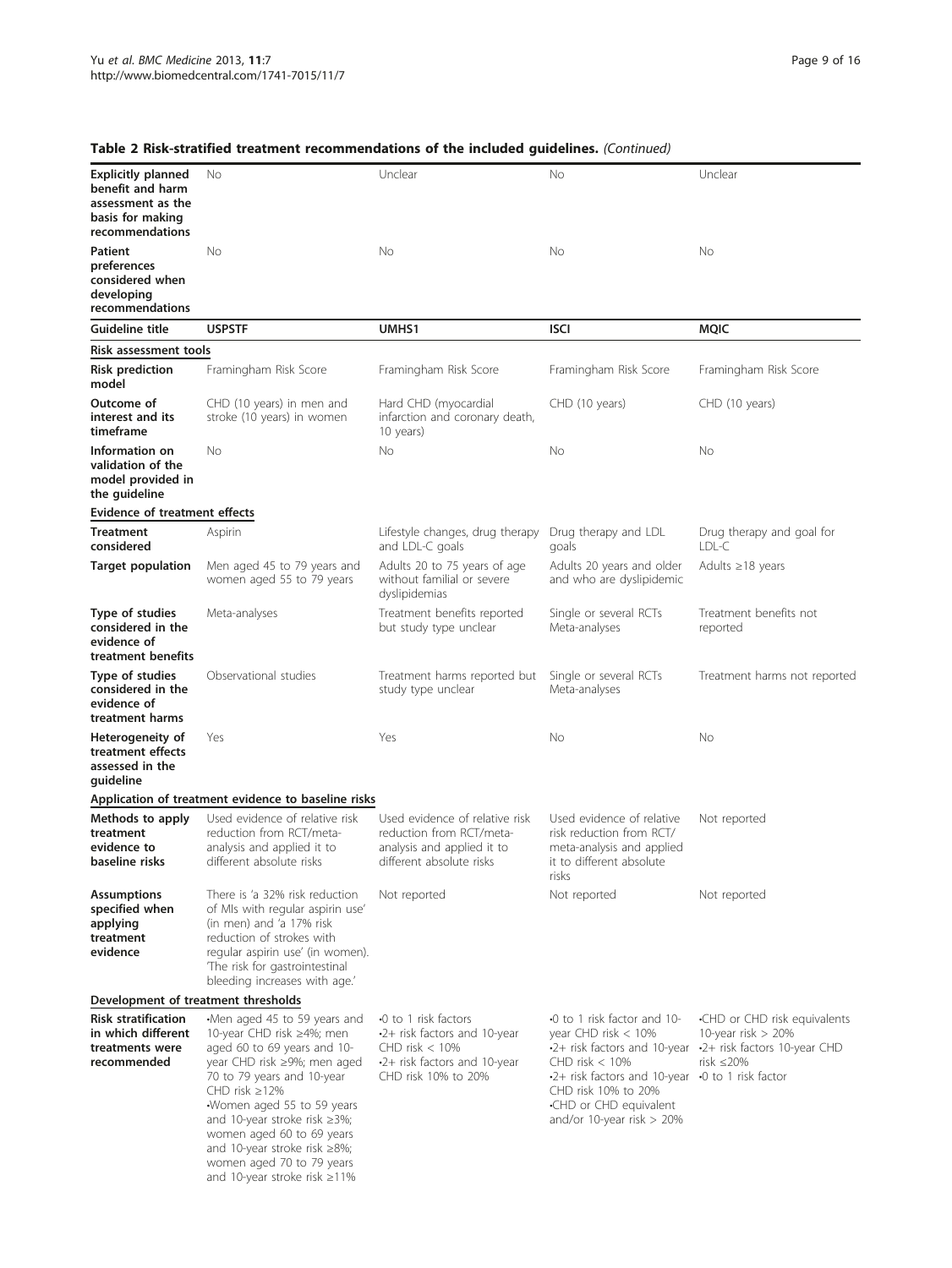| Table 2 Risk-stratified treatment recommendations of the included guidelines. (Continued) |  |  |  |  |  |  |
|-------------------------------------------------------------------------------------------|--|--|--|--|--|--|
|-------------------------------------------------------------------------------------------|--|--|--|--|--|--|

| Method to<br>develop treatment<br>thresholds                                                              | Putting benefits and harms on<br>the same scale (events saved/<br>in excess per 1,000 people)<br>and find a balance between<br>them                                                                               | Expert consensus and referring<br>to NCEP ATP-III guideline | Referring to NCEP ATP-III<br>quideline                                                 | Referring to ICSI Lipid<br>Management in Adults<br>quideline                                                                                                                                                         |
|-----------------------------------------------------------------------------------------------------------|-------------------------------------------------------------------------------------------------------------------------------------------------------------------------------------------------------------------|-------------------------------------------------------------|----------------------------------------------------------------------------------------|----------------------------------------------------------------------------------------------------------------------------------------------------------------------------------------------------------------------|
| <b>Explicitly planned</b><br>benefit and harm<br>assessment as the<br>basis for making<br>recommendations | Yes                                                                                                                                                                                                               | No                                                          | No                                                                                     | No                                                                                                                                                                                                                   |
| <b>Patient</b><br>preferences<br>considered for the<br>development of<br>recommendations                  | Yes                                                                                                                                                                                                               | No                                                          | No                                                                                     | No                                                                                                                                                                                                                   |
| Guideline title                                                                                           | ES                                                                                                                                                                                                                | NICE3                                                       | MSC3                                                                                   | ADA                                                                                                                                                                                                                  |
| Risk assessment tools                                                                                     |                                                                                                                                                                                                                   |                                                             |                                                                                        |                                                                                                                                                                                                                      |
| <b>Risk prediction</b><br>model                                                                           | Framingham Risk Score,<br>PROCAM and SCORE                                                                                                                                                                        | <b>UKPDS Risk Engine</b>                                    | <b>UKPDS Risk Engine</b>                                                               | Not specified, presumably<br>Framingham Risk Score                                                                                                                                                                   |
| Outcome of<br>interest and its<br>timeframe                                                               | 10-year CHD risk (Framingham<br>and PROCAM) and 10-year<br>total cardiovascular mortality<br>(SCORE)                                                                                                              | CHD (10 years) in patients with<br>diabetes                 | CHD (10 years) in patients<br>with diabetes                                            | CVD (CHD and stroke, 10<br>years)                                                                                                                                                                                    |
| Information on<br>validation of the<br>model provided in<br>the guideline                                 | Yes                                                                                                                                                                                                               | Yes                                                         | No                                                                                     | No                                                                                                                                                                                                                   |
| <b>Evidence of treatment effects</b>                                                                      |                                                                                                                                                                                                                   |                                                             |                                                                                        |                                                                                                                                                                                                                      |
| <b>Treatment</b><br>considered                                                                            | Aspirin, LDL-C goals and non-<br>HDL-C goals                                                                                                                                                                      | Simvastatin and statin                                      | Statin and lipid targets                                                               | Aspirin                                                                                                                                                                                                              |
| <b>Target population</b>                                                                                  | Patients at high metabolic risk<br>for CVD                                                                                                                                                                        | People with type 2 diabetes                                 | Non-pregnant adults with<br>type 2 diabetes                                            | Patients with type 1 or type 2<br>diabetes mellitus                                                                                                                                                                  |
| Type of studies<br>considered in the<br>evidence of<br>treatment benefits                                 | Single or several RCTs<br>Meta-analyses                                                                                                                                                                           | Single or several RCTs<br>Meta-analyses                     | Single or several RCTs                                                                 | Meta-analyses                                                                                                                                                                                                        |
| Type of studies<br>considered in the<br>evidence of<br>treatment harms                                    | Treatment harms reported but<br>study type unclear                                                                                                                                                                | Single or several RCTs                                      | Treatment harms not<br>reported                                                        | Treatment harms reported but<br>study type unclear                                                                                                                                                                   |
| Heterogeneity of<br>treatment effects<br>assessed in the<br>guideline                                     | No                                                                                                                                                                                                                | No                                                          | No                                                                                     | Yes                                                                                                                                                                                                                  |
|                                                                                                           | Application of treatment evidence to baseline risks                                                                                                                                                               |                                                             |                                                                                        |                                                                                                                                                                                                                      |
| <b>Methods to apply</b> Not reported<br>treatment<br>evidence to<br>baseline risks                        |                                                                                                                                                                                                                   | Not reported                                                | Not reported                                                                           | Unclear, presumably used<br>evidence of relative risk<br>reduction from RCT/meta-<br>analysis and applied it to<br>different absolute risks                                                                          |
| <b>Assumptions</b><br>specified when<br>applying<br>treatment<br>evidence                                 | Not reported                                                                                                                                                                                                      | Not reported                                                | Not reported                                                                           | Not reported                                                                                                                                                                                                         |
| Development of treatment thresholds                                                                       |                                                                                                                                                                                                                   |                                                             |                                                                                        |                                                                                                                                                                                                                      |
| <b>Risk stratification</b><br>in which different<br>treatments were<br>recommended                        | Individuals over age 40 and<br>10-year risk for $CHD > 10\%$<br>$\cdot$ 10-year risk for CHD > 20%<br>•10-year risk for CHD 10% to<br>20%<br>At least two major risk factors<br>and 10-year risk for CHD <<br>10% | The cardiovascular risk exceeds<br>20% over 10 years        | $-Moderate$ risk (< 20% 10-<br>year CHD risk)<br>·High risk (≥20% 10-year<br>CHD risk) | •Adults with type 1 or type 2<br>diabetes at increased<br>cardiovascular risk (10-year<br>$CVD$ risk $> 10\%$<br>-Adults with diabetes and 10-<br>year CVD risk $<$ 5%<br>•Adults with 10-year CVD risk<br>5% to 10% |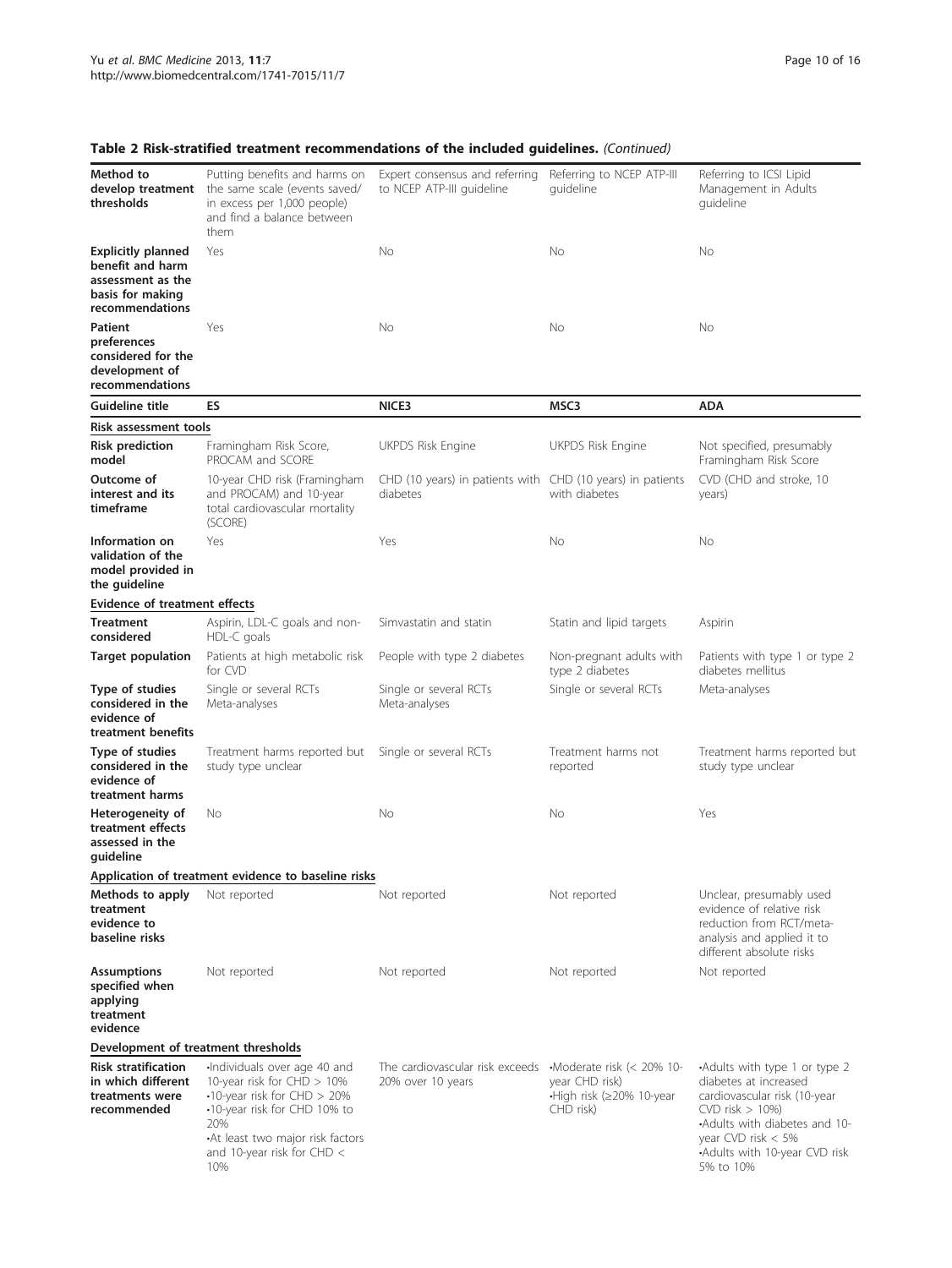| Methods to<br>develop treatment<br>thresholds                                                                    | Unclear, presumably putting<br>benefits and harms on the<br>same scale and find a balance<br>between them to recommend<br>using aspirin; referring to NCEP<br>ATP-III guideline on LDL-C and<br>non-HDL-C goals | Not reported                                                                                                                   | Not reported                                                                                   | Unclear, presumably putting<br>benefits and harms on the<br>same scale and find a balance<br>between them |
|------------------------------------------------------------------------------------------------------------------|-----------------------------------------------------------------------------------------------------------------------------------------------------------------------------------------------------------------|--------------------------------------------------------------------------------------------------------------------------------|------------------------------------------------------------------------------------------------|-----------------------------------------------------------------------------------------------------------|
| <b>Explicitly planned</b><br>benefit and harm<br>assessment as the<br>basis for making<br>recommendations        | No                                                                                                                                                                                                              | No                                                                                                                             | No                                                                                             | No                                                                                                        |
| Patient<br>preferences<br>considered when<br>developing<br>recommendations                                       | No                                                                                                                                                                                                              | Yes                                                                                                                            | No                                                                                             | No                                                                                                        |
| Guideline title                                                                                                  | UMHS <sub>2</sub>                                                                                                                                                                                               | <b>NSGC</b>                                                                                                                    | <b>ASCO</b>                                                                                    | NICE4                                                                                                     |
| Risk assessment tools                                                                                            |                                                                                                                                                                                                                 |                                                                                                                                |                                                                                                |                                                                                                           |
| <b>Risk prediction</b><br>model                                                                                  | NCI Breast Cancer Risk<br>Assessment Tool                                                                                                                                                                       | The guideline mentioned<br>different models                                                                                    | NCI Breast Cancer Risk<br>Assessment Tool                                                      | Nottingham Prognostic Index                                                                               |
| Outcome of<br>interest and its<br>timeframe                                                                      | Invasive breast cancer (5 years)                                                                                                                                                                                | Absolute risk of developing<br>breast cancer or the likelihood<br>of carrying a BRCA1 or BRCA2<br>mutation (unclear timeframe) | Invasive breast cancer<br>during the next 5-year<br>period and up to age 90<br>(lifetime risk) | Survival (10 years)                                                                                       |
| Information on<br>validation of the<br>model provided in<br>the guideline                                        | No                                                                                                                                                                                                              | No                                                                                                                             | Yes                                                                                            | No                                                                                                        |
| <b>Evidence of treatment effects</b>                                                                             |                                                                                                                                                                                                                 |                                                                                                                                |                                                                                                |                                                                                                           |
| <b>Treatment</b><br>considered                                                                                   | Tamoxifen and raloxifene                                                                                                                                                                                        | Tamoxifen; oral contraceptives;<br>prophylactic mastectomy,<br>prophylactic bilateral salpingo-<br>oophorectomy                | Tamoxifen and raloxifene                                                                       | Aromatase inhibitors                                                                                      |
| <b>Target population</b>                                                                                         | Adults age 18 and older (non-<br>pregnant)                                                                                                                                                                      | Individuals at risk for hereditary<br>breast and ovarian cancer                                                                | Women at increased risk<br>of breast cancer                                                    | Women with breast cancer                                                                                  |
| Type of studies<br>considered in the<br>evidence of<br>treatment benefits                                        | Treatment benefits reported<br>but study type unclear                                                                                                                                                           | Treatment benefits reported<br>but study type unclear                                                                          | Single or several RCTs<br>Meta-analyses                                                        | Single or several RCTs                                                                                    |
| Type of studies<br>considered in the<br>evidence of<br>treatment harms                                           | Treatment harms reported but<br>study type unclear                                                                                                                                                              | Treatment harms not reported                                                                                                   | Single or several RCTs<br>Meta-analyses                                                        | Single or several RCTs                                                                                    |
| Heterogeneity of<br>treatment effects<br>assessed in the<br>quideline                                            | No                                                                                                                                                                                                              | No                                                                                                                             | Yes                                                                                            | No                                                                                                        |
|                                                                                                                  | Application of treatment evidence to baseline risks                                                                                                                                                             |                                                                                                                                |                                                                                                |                                                                                                           |
| Methods to apply<br>treatment<br>evidence to<br>baseline risks                                                   | Used evidence of relative risk<br>reduction from the same risk<br>profile population for which<br>the recommendation was<br>made                                                                                | Not reported                                                                                                                   | Unclear                                                                                        | Unclear                                                                                                   |
| <b>Assumptions when</b> Not reported<br>applying<br>treatment<br>evidence<br>Development of treatment thresholds |                                                                                                                                                                                                                 | Not reported                                                                                                                   | Not reported                                                                                   | Not reported                                                                                              |
|                                                                                                                  |                                                                                                                                                                                                                 |                                                                                                                                |                                                                                                |                                                                                                           |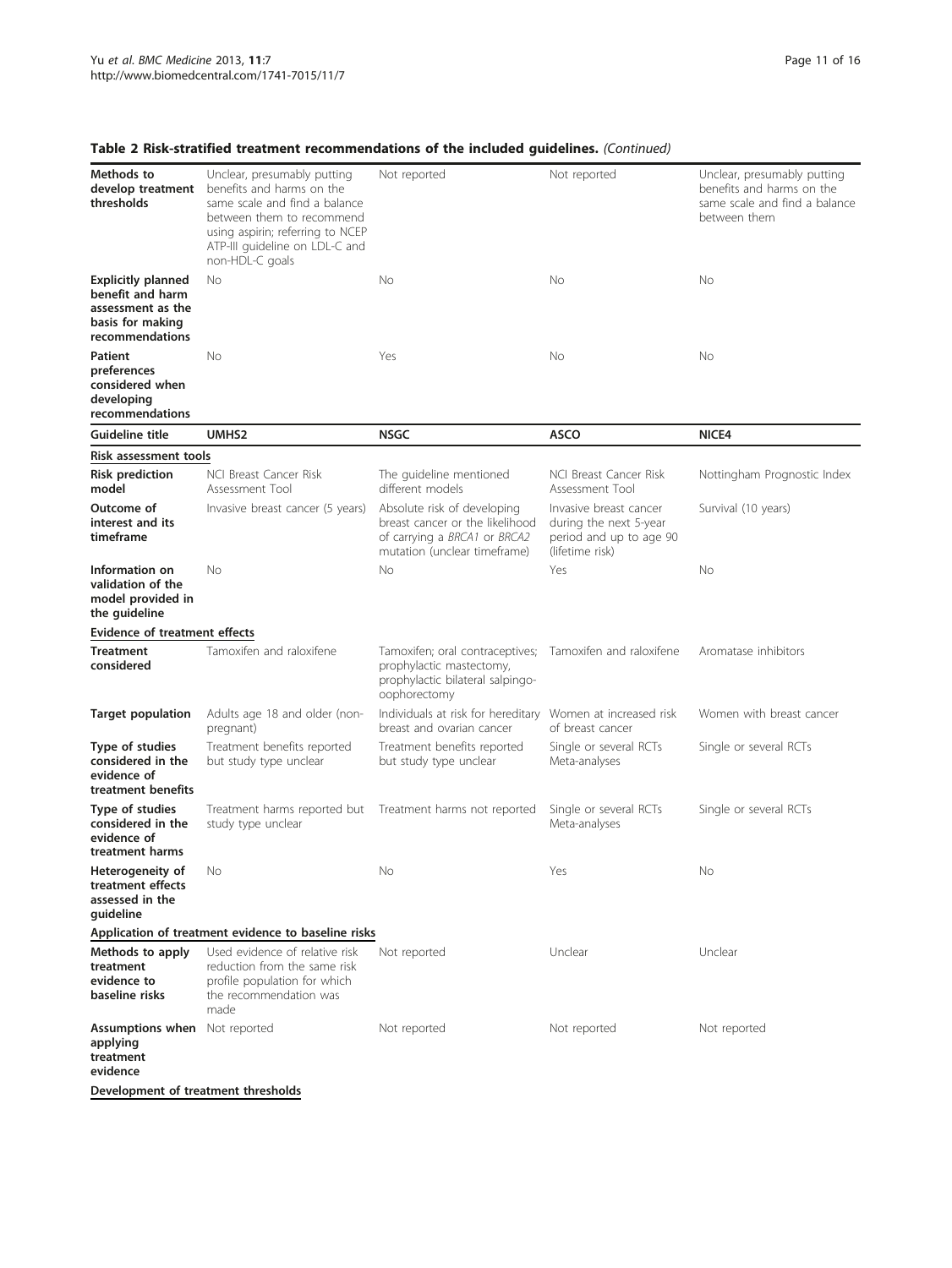| <b>Risk stratification</b><br>in which different<br>treatments were<br>recommended                        | Women at high risk (5-year risk<br>of invasive cancer $\geq$ 1.7%) | The guideline made risk-<br>stratified recommendations.<br>but it is unclear how they<br>defined high risk, moderate<br>risk and low risk | Premenopausal and<br>postmenopausal women<br>with a 5-year projected<br>breast cancer risk $\geq 1.66\%$<br>or with lobular carcinoma<br>in situ | •Postmenopausal women with<br>estrogen-receptor-positive<br>early invasive breast cancer not<br>at low risk (those in the<br>Excellent Prognosis Group or<br>Good Prognosis Group in the<br>Nottingham Prognostic Index)<br>•Postmenopausal women with<br>estrogen-receptor-positive<br>early invasive breast cancer not<br>at low risk and who have been<br>treated with tamoxifen for 2 to<br>3 years |
|-----------------------------------------------------------------------------------------------------------|--------------------------------------------------------------------|-------------------------------------------------------------------------------------------------------------------------------------------|--------------------------------------------------------------------------------------------------------------------------------------------------|---------------------------------------------------------------------------------------------------------------------------------------------------------------------------------------------------------------------------------------------------------------------------------------------------------------------------------------------------------------------------------------------------------|
| Method to<br>develop treatment<br>thresholds                                                              | Expert consensus                                                   | Not reported                                                                                                                              | Expert consensus                                                                                                                                 | Unclear                                                                                                                                                                                                                                                                                                                                                                                                 |
| <b>Explicitly planned</b><br>benefit and harm<br>assessment as the<br>basis for making<br>recommendations | No                                                                 | No                                                                                                                                        | Yes                                                                                                                                              | No                                                                                                                                                                                                                                                                                                                                                                                                      |
| Patient<br>preferences<br>considered when<br>developing<br>recommendations                                | No                                                                 | No                                                                                                                                        | No                                                                                                                                               | Yes                                                                                                                                                                                                                                                                                                                                                                                                     |

CHD: coronary heart disease; CVD: cardiovascular disease; LDL: low-density lipoprotein; LDL-C: low-density lipoprotein cholesterol; MI: myocardial infarction; NCEP ATP-III: National Cholesterol Education Program Adult Treatment Panel III; NCI: National Cancer Institute; NICE: National Institute for Health and Clinical Excellence; HDL-C: high-density lipoprotein cholesterol; PROCAM: Prospective Cardiovascular Münster; RCT: randomized clinical trial; SCORE: Systematic Coronary Risk Evaluation; UKPDS: United Kingdom Prospective Diabetes Study.

treated over 10 years). For example, the expected number of myocardial infarctions prevented by aspirin was estimated to be 16 per 1,000 men of age 60 to 69 years if men had a 10-year risk for myocardial infarction of 5%, while the expected number of excess gastrointestinal bleedings was 24 and hemorrhagic strokes was one. Because the number of excess events exceeded the number of prevented myocardial infarctions, the USPSTF recommended against the use of aspirin in men at 5% risk for myocardial infarction and an age of 60 to 69 years. Based on observational studies, the USPSTF assumed different risks for gastrointestinal bleeding with aspirin according to age. Finally, the USPSTF presented their benefit-harm assessment and the resulting treatment thresholds as a matrix table with categories for age and risk for myocardial infarction defining each cell.

Three (15%) of the 20 CPGs qualitatively weighed the treatment benefits and harms [\[23](#page-14-0),[29,32\]](#page-14-0). Nine (45%) of the 20 CPGs made the recommendation on thresholds based on expert consensus or referred to other guidelines [[18](#page-14-0),[19,21,22](#page-14-0),[26](#page-14-0)-[28](#page-14-0),[33](#page-14-0),[33](#page-14-0)]. Seven (35%) of the 20 CPGs did not report how they determined the treatment thresholds when making recommendations [\[10,20,24](#page-14-0), [30,31,34,36](#page-14-0)]. With regard to involving patient preferences when developing treatment recommendations, only three (15%) of the 20 CPGs explicitly reported that they considered patient preferences in the process

(Table [2](#page-6-0)) [[25,30](#page-14-0),[36\]](#page-14-0). For example, the USPSTF focused on major benefit (myocardial infarction) and harm events (gastrointestinal bleeding and hemorrhagic stroke) and assumed equal preferences (that is, importance) for those outcomes.

#### **Discussion**

We found a rather small proportion of CPGs for heart disease, cancer, stroke, COPD and diabetes that made risk-stratified treatment recommendations using risk assessment tools. Most of these CPGs recommend risk assessment tools that had been shown to accurately predict outcome risk in the target population of the CPGs and most of the treatment evidence is based on RCTs and meta-analyses. For the majority of the CPGs, however, it was not explicitly explained how treatment effects on benefit and harm outcomes were estimated for patients at different risks. Perhaps most importantly, it was unclear for all but one CPG how treatment thresholds were determined to generate risk-stratified treatment recommendations.

We formed a framework for the development of riskstratified treatment recommendations (Figure [1\)](#page-1-0) to systematically identify the strengths and weaknesses of current CPGs. Our findings suggest that risk assessment tools were carefully appraised and selected during the development of CPGs. For example, some CPG developers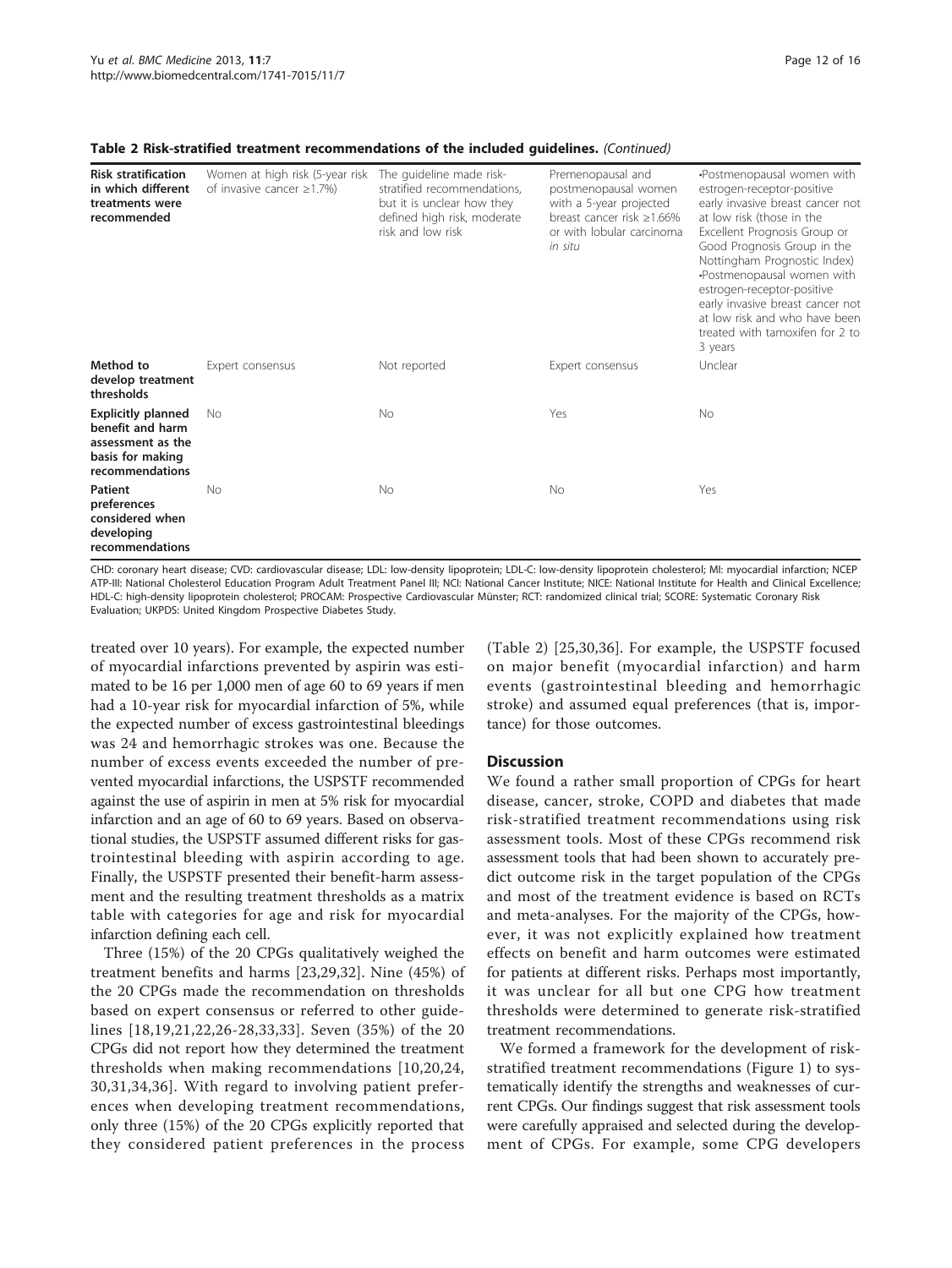critically appraised validation studies of risk tools to judge their calibration (agreement between predicted and observed risk) and discrimination (probability that those with an event receive higher risk predictions that those without an event) [\[10,30\]](#page-14-0). Minimizing misclassification of outcome risks is important to avoid over- or under-treatment [[37-39](#page-14-0)]. While some CPGs recommended specific risk assessment tools, one CPG suggested using the risk assessment tool that is most likely to be accurate in the specific population of interest [\[30\]](#page-14-0). However, the set of CPGs selected in this study may give an overoptimistic picture of risk assessment tools proposed by guidelines. For many diseases and geographical locations other than the US, Canada and the UK, calibrated and discriminative risk assessment tools may not exist. A strength of existing CPGs is that the majority of them relied on RCTs and meta-analyses of RCTs for intervention effectiveness. The CPG developers recognized limitations within this body of evidence, including insufficient evidence on treatment heterogeneity (that is, subgroup effects) and scarcity of data on harm outcomes.

We discovered a number of major limitations in how CPGs develop risk-stratified treatment recommendations. It should be noted that some limitations propagated from single, prominent CPG (for example, National Cholesterol Education Program) to other CPGs that adopted the approach or even the recommendations. For example, it was often unclear how the benefit and harm outcomes were estimated for different risk profiles. Some CPGs applied estimates on relative risk reduction to absolute risks. This approach relies on the assumption of constant (relative) effects across the risk spectrum. This assumption of constant relative treatment effects may be justifiable in many instances but it is usually difficult to verify. No alternative approaches for linking the absolute risk with treatment evidence were used. Additional sensitivity analyses may sometimes be appropriate to explore the assumption of relative treatment effects. For example, one could obtain risk-specific treatment estimates from large trials using individual patient data [\[12\]](#page-14-0). Or, one could employ simulation studies to estimate the probability of outcomes in the population of interest by combining observational data and treatment effects from randomized trials. It is currently unclear what the most appropriate approach is to link risk predictions with evidence from randomized trials. Nevertheless, we believe CPGs should be explicit about the method they use and acknowledge the associated advantages and limitations (for example, assumption of constant relative risk reduction).

In our view, the greatest limitation of current CPGs is that it is unclear how treatment thresholds were developed for most of them. Some CPGs stated that the

thresholds were determined by experts. The USPSTF guideline on aspirin [\[25\]](#page-14-0) was the only guideline that conducted a formal quantitative assessment by comparing the expected number of benefit and harm events for patients at different risk for myocardial infarction and major gastrointestinal bleeding. We believe that transparency will be enhanced by conducting quantitative benefit-harm assessments alongside more qualitative approaches, such as using expert consensus about treatment thresholds.

Treatment thresholds are important because medical decision-making is discrete (to treat the patient or not). It is challenging to determine thresholds because clear cuts on the (commonly) continuous benefit-harm scale may not exist. In addition, there may often be substantial uncertainty about harms and heterogeneity of treatment effects as a consequence of poor reporting or a lack of evidence from primary studies. However, this should, in our view, not prevent CPG developers from making risk-stratified recommendations because health care providers need evidence-based guidance nevertheless and because variability in delivering health care may be unacceptably high in the absence of guidance. Quanstrum and Hayward [\[40](#page-14-0)] recently suggested an approach that acknowledges uncertainty about treatment decision thresholds and proposed two thresholds instead of one: one above which physicians should recommend treatments (benefits outweighing harms irrespective of patient preferences and uncertainties about evidence base) and one below which physicians should recommend against treatments (harms outweighing benefits). The interval between the two thresholds represents an area where treatment could provide small benefits or harms depending on patient preferences but also where uncertainty about the evidence precludes CPG developers from making recommendations. Alternatively, CPG developers could frame strong recommendations for or against treatment for patients at outcomes risks above or below the two thresholds, respectively, and weak recommendations for patients at outcome risks between the two thresholds [[41](#page-14-0)].

One may criticize the approach used by the USPSTF, assigning equal weight to benefit and harm outcomes to calculate events expected per 1,000 people treated over 10 years, because empirical evidence suggests that patients, on average, assign different importance to myocardial infarction, major gastrointestinal bleeding and major stroke, the major drivers of the benefit-harm balance of aspirin [[42](#page-14-0)]. Nevertheless, such transparency about the relative importance of outcomes comes with several important advantages. Users of CPGs can understand and replicate how the treatment thresholds were derived and, if they do not agree with certain assumptions (for example,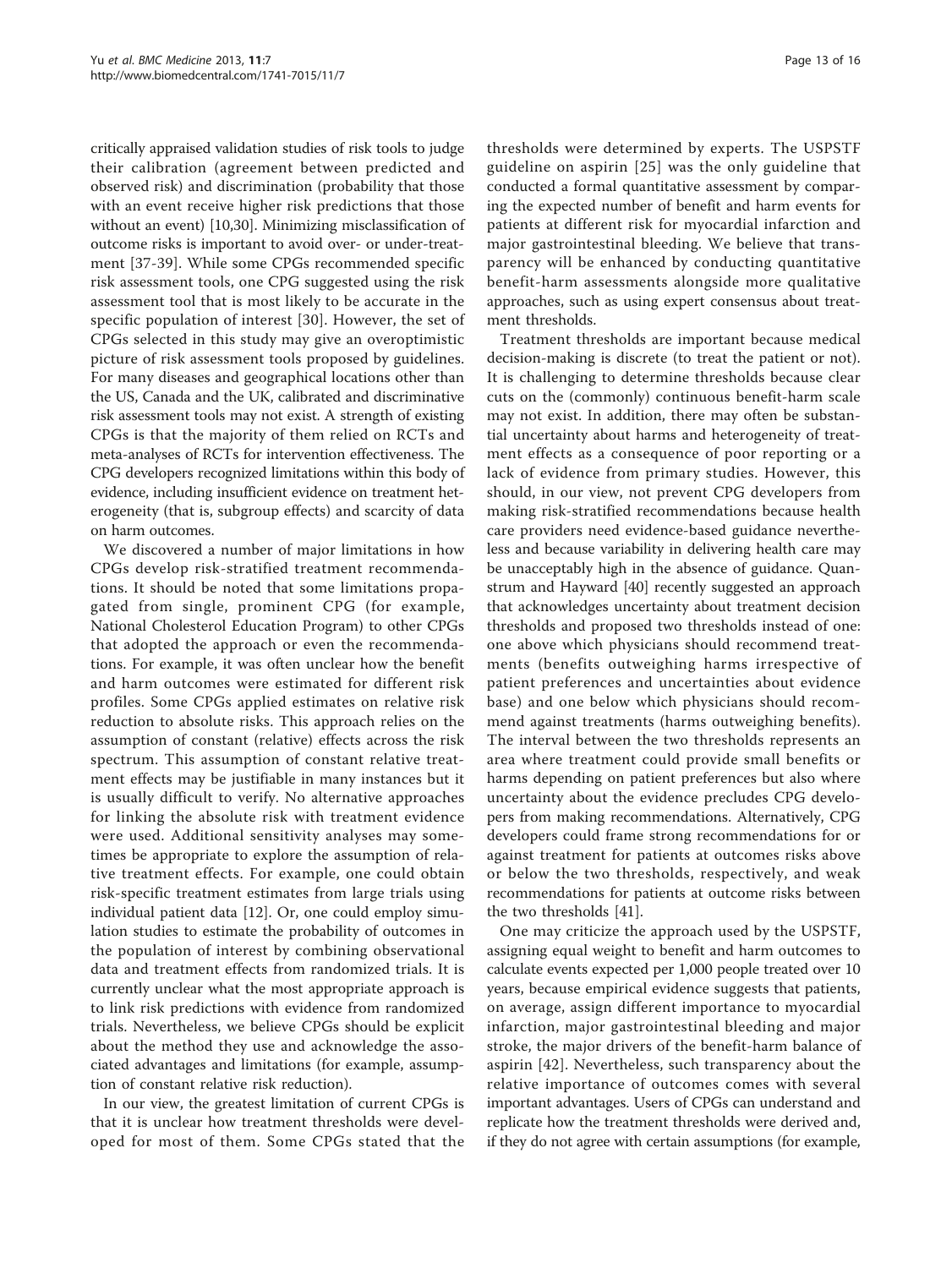<span id="page-13-0"></span>equal importance of myocardial infarction and major gastrointestinal bleeding), they can adjust the result to derive thresholds that would suit their settings (for example, myocardial infarction considered twice as important as major gastrointestinal bleeding). This would also allow the guideline to be interpreted for an individual patient, who may weigh the various outcomes differently than those preferences assumed in the CPG.

The framework for developing risk-stratified treatment recommendation we proposed may be useful for those developing CPGs and to stimulate further research. While much research has been done on how to select and appraise evidence on treatment benefits and harms [\[43,44](#page-15-0)] and how to judge the validity of prediction models [[37-39\]](#page-14-0), it is less clear how to link risk prediction and treatment evidence, how to select a method for benefitharm assessment to develop treatment thresholds, and how to include patient preferences. It would be useful to have empirical evidence on how the results of different approaches for linking risk prediction and treatment evidence and for defining treatment thresholds differ and how sensitive they are to assumptions [[45](#page-15-0)]. As for patient preferences, little research has been done to find ways to include stakeholders in the process of selecting important outcomes, or a benefit-harm assessment method that provides the information patients need in order to make decisions [[46-48](#page-15-0)]. The newly founded Patient-Centered Outcomes Research Institute is likely to contribute substantially to the questions raised.

Our study has some weaknesses. We selected guidelines from five major disease categories and from one database and focused on CPGs from the US, Canada and NICE (UK). Thus our results may not be generalizable, but provide an optimistic assessment of CPGs because we included some of the most prominent guidelines in medicine. For the fields of cardiovascular medicine and diabetes, guideline developers have a long tradition of making risk-stratified treatment recommendations. We relied on published reports, which may not reflect the true underlying development process for CPGs. We considered all background documents that were openly accessible but we may have missed some information on the development of risk-stratified treatment recommendations.

#### Conclusions

We found that the methods for linking risk prediction with treatment evidence are often not reported and that it was unclear for all but one CPG how treatment thresholds were developed. Therefore, current CPGs for major chronic diseases may not support patients and physicians in finding an acceptable benefit-harm balance that reflects profile-specific outcome risks and preferences.

#### Additional material

[Additional file 1: P](http://www.biomedcentral.com/content/supplementary/1741-7015-11-7-S1.DOC)RISMA checklist. The additional file shows the completed PRISMA checklist and shows where the checklist items are reported.

#### Abbreviations

COPD: chronic obstructive pulmonary disease; CPG: clinical practice guideline; NGC: National Guideline Clearinghouse; NICE: National Institute for Health and Clinical Excellence; RCT: randomized controlled trial; USPSTF: U.S. Preventive Services Task Force.

#### Authors' contributions

All authors contributed to the conception of the study; TY, DV and MP collected and analyzed the data; all authors interpreted the data; TY and MP drafted the article; all authors revised it critically for important intellectual content; and all authors read and approved the final manuscript.

#### Competing interests

The authors declare that they have no competing interests.

#### Acknowledgements

This publication was made possible by Grant Number UL1 RR 025005 from the National Center for Research Resources (NCRR), a component of the National Institutes of Health (NIH), and NIH Roadmap for Medical Research. Its contents are solely the responsibility of the authors and do not necessarily represent the official view of NCRR or NIH. CB's effort was supported by the Paul Beeson Career Development Award Program (NIA K23 AG032910, AFAR, The John A. Hartford Foundation, The Atlantic Philanthropies, The Starr Foundation and an anonymous donor). MP had full access to all the data in the study and takes responsibility for the integrity of the data and the accuracy of the data analysis.

#### Author details

<sup>1</sup>Department of Epidemiology, Johns Hopkins Bloomberg School of Public Health, Baltimore, MD 21205, USA. <sup>2</sup>Department of Medicine, Division of General Internal Medicine, Johns Hopkins School of Medicine, Baltimore, MD 21205, USA. <sup>3</sup>Department of Medicine, Division of Geriatric Medicine and Gerontology, Johns Hopkins School of Medicine, Baltimore, MD 21205, USA.

#### Received: 3 July 2012 Accepted: 9 January 2013 Published: 9 January 2013

#### References

- 1. Kent DM, Hayward RA: [Limitations of applying summary results of clinical](http://www.ncbi.nlm.nih.gov/pubmed/17848656?dopt=Abstract) [trials to individual patients: the need for risk stratification.](http://www.ncbi.nlm.nih.gov/pubmed/17848656?dopt=Abstract) JAMA 2007, 298:1209-1212.
- 2. Falk JA, Minai OA, Mosenifar Z: [Inhaled and systemic corticosteroids in](http://www.ncbi.nlm.nih.gov/pubmed/18453363?dopt=Abstract) [chronic obstructive pulmonary disease.](http://www.ncbi.nlm.nih.gov/pubmed/18453363?dopt=Abstract) Proc Am Thorac Soc 2008, 5:506-512.
- 3. Puhan MA, Bachmann LM, Kleijnen J, Ter Riet G, Kessels AG: [Inhaled drugs](http://www.ncbi.nlm.nih.gov/pubmed/19144173?dopt=Abstract) [to reduce exacerbations in patients with chronic obstructive pulmonary](http://www.ncbi.nlm.nih.gov/pubmed/19144173?dopt=Abstract) [disease: a network meta-analysis.](http://www.ncbi.nlm.nih.gov/pubmed/19144173?dopt=Abstract) BMC Med 2009, 7:2.
- 4. The Global Initiative for Chronic Obstructive Lung Disease (GOLD): Global strategy for the diagnosis, management, and prevention of chronic obstructive pulmonary disease. Bethesda (MD): Global Initiative for Chronic Obstructive Lung Disease (GOLD); 2011 [\[http://www.goldcopd.org/](http://www.goldcopd.org/uploads/users/files/GOLD2011_Summary.pdf) [uploads/users/files/GOLD2011\\_Summary.pdf\]](http://www.goldcopd.org/uploads/users/files/GOLD2011_Summary.pdf).
- 5. Loke YK, Cavallazzi R, Singh S: [Risk of fractures with inhaled corticosteroids](http://www.ncbi.nlm.nih.gov/pubmed/21602540?dopt=Abstract) [in COPD: systematic review and meta-analysis of randomised controlled](http://www.ncbi.nlm.nih.gov/pubmed/21602540?dopt=Abstract) [trials and observational studies.](http://www.ncbi.nlm.nih.gov/pubmed/21602540?dopt=Abstract) Thorax 2011, 66:699-708.
- 6. Singh S, Amin AV, Loke YK: [Long-term use of inhaled corticosteroids and](http://www.ncbi.nlm.nih.gov/pubmed/19204211?dopt=Abstract) [the risk of pneumonia in chronic obstructive pulmonary disease: a](http://www.ncbi.nlm.nih.gov/pubmed/19204211?dopt=Abstract) [meta-analysis.](http://www.ncbi.nlm.nih.gov/pubmed/19204211?dopt=Abstract) Arch Intern Med 2009, 169:219-229.
- 7. Eddy DM, Adler J, Patterson B, Lucas D, Smith KA, Morris M: [Individualized](http://www.ncbi.nlm.nih.gov/pubmed/21536939?dopt=Abstract) [guidelines: the potential for increasing quality and reducing costs.](http://www.ncbi.nlm.nih.gov/pubmed/21536939?dopt=Abstract) Ann Intern Med 2011, 154:627-634.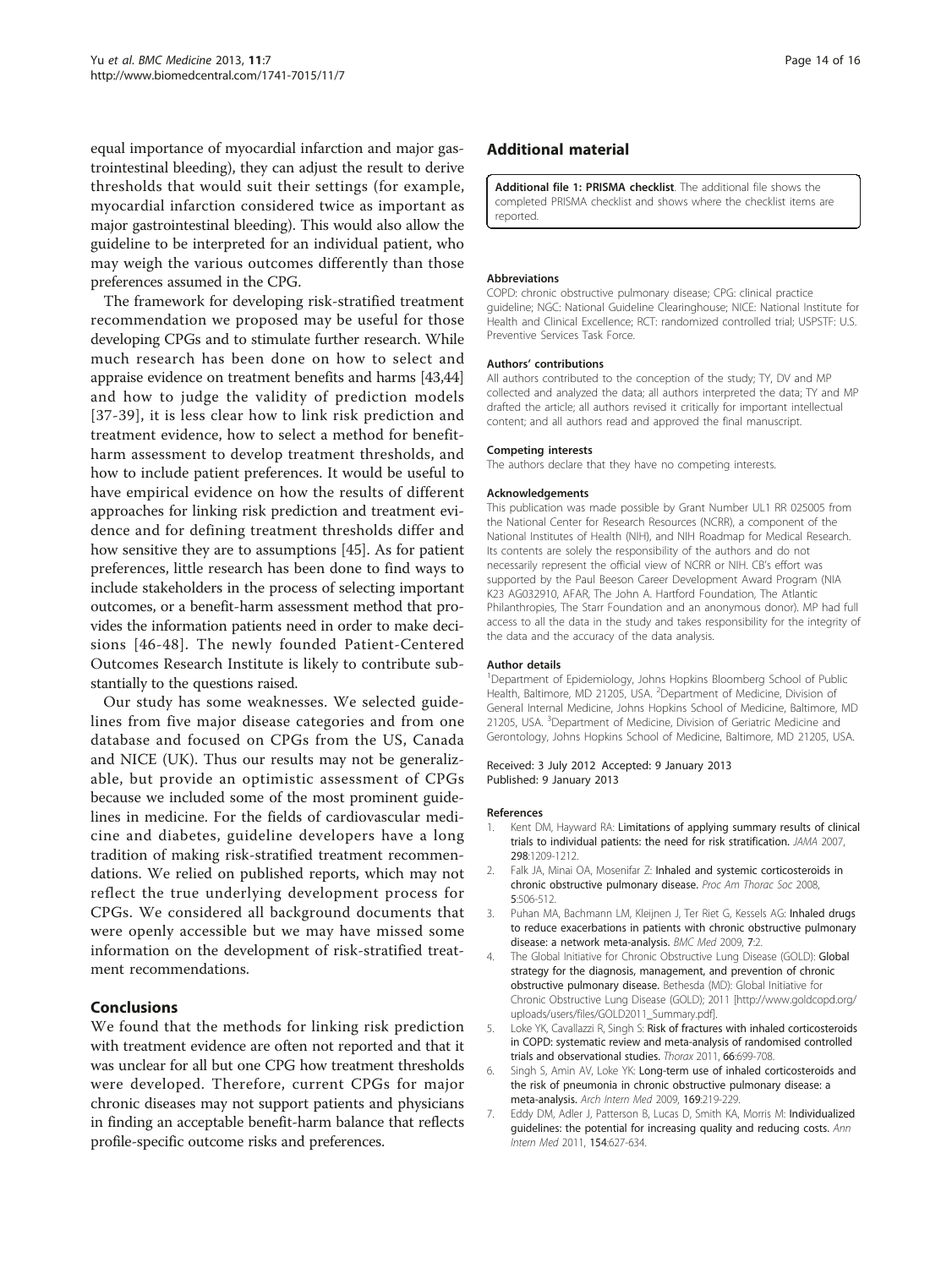- <span id="page-14-0"></span>8. Wennberg JE: Tracking Medicine: A Researcher's Ouest to Understand Health Care Ne York, USA: Oxford University Press; 2010.
- 27th Bethesda conference. Matching the intensity of risk factor management with the hazard for coronary disease events. September 14-15, 1995. J Am Coll Cardiol 1996, 27:957-1047.
- 10. National Cholesterol Education Program (NCEP) Expert Panel on Detection, and Treatment of High Blood Cholesterol in Adults (Adult Treatment Panel III): [Third report of the National Cholesterol Education Program \(NCEP\)](http://www.ncbi.nlm.nih.gov/pubmed/12485966?dopt=Abstract) [Expert Panel on Detection, Evaluation, and Treatment of High Blood](http://www.ncbi.nlm.nih.gov/pubmed/12485966?dopt=Abstract) [Cholesterol in Adults \(Adult Treatment anel III\) final report.](http://www.ncbi.nlm.nih.gov/pubmed/12485966?dopt=Abstract) Circulation 2002, 106:3143-3421.
- 11. Dorresteijn JA, Visseren FL, Ridker PM, Paynter NP, Wassink AM, Buring JE, van der Graaf Y, Cook NR: [Aspirin for primary prevention of vascular](http://www.ncbi.nlm.nih.gov/pubmed/22090661?dopt=Abstract) [events in women: individualized prediction of treatment effects.](http://www.ncbi.nlm.nih.gov/pubmed/22090661?dopt=Abstract) Eur Heart 1, 2011, 32:2962-2969.
- 12. Dorresteijn JA, Visseren FL, Ridker PM, Wassink AM, Paynter NP, van der Graaf Y, Cook NR: [Estimating treatment effects for individual patients](http://www.ncbi.nlm.nih.gov/pubmed/21968126?dopt=Abstract) [based on the results of randomised clinical trials.](http://www.ncbi.nlm.nih.gov/pubmed/21968126?dopt=Abstract) BMJ 2011, 343:d5888.
- 13. Hill JC, Whitehurst DG, Lewis M, Bryan S, Dunn KM, Foster NE, Konstantinou K, Main CJ, Mason E, Somerville S, Sowden G, Vohora K, Hay EM: [Comparison of stratified primary care management for low back](http://www.ncbi.nlm.nih.gov/pubmed/21963002?dopt=Abstract) [pain with current best practice \(STarT Back\): a randomised controlled](http://www.ncbi.nlm.nih.gov/pubmed/21963002?dopt=Abstract) [trial.](http://www.ncbi.nlm.nih.gov/pubmed/21963002?dopt=Abstract) Lancet 2011, 378:1560-1571.
- 14. Centers for Disease Control and Prevention: The Burden of Chronic Diseases and Their Risk Factors: National and State Perspectives 2004 Atlanta (GA): Centers for Disease Control and Prevention; 2005.
- 15. US Cancer Statistics Working Group: United States Cancer Statistics: 1999- 2007 Incidence and Mortality Web-based Report Atlanta (GA): Department of Health and Human Services, Centers for Disease Control and Prevention, and National Cancer Institute; 2010 [[http://www.cdc.gov/uscs\]](http://www.cdc.gov/uscs).
- 16. D'Amico AV, Whittington R, Malkowicz SB, Schultz D, Blank K, Broderick GA, Tomaszewski JE, Renshaw AA, Kaplan I, Beard CJ, Wein A: [Biochemical](http://www.ncbi.nlm.nih.gov/pubmed/9749478?dopt=Abstract) [outcome after radical prostatectomy, external beam radiation therapy,](http://www.ncbi.nlm.nih.gov/pubmed/9749478?dopt=Abstract) [or interstitial radiation therapy for clinically localized prostate cancer.](http://www.ncbi.nlm.nih.gov/pubmed/9749478?dopt=Abstract) JAMA 1998, 280:969-974.
- 17. Grundy SM, Cleeman JI, Merz CN, Brewer HB Jr, Clark LT, Hunninghake DB, Pasternak RC, Smith SC Jr, Stone NJ, National Heart, Lung, and Blood Institute, American College of Cardiology Foundation, American Heart Association: [Implications of recent clinical trials for the National](http://www.ncbi.nlm.nih.gov/pubmed/15249516?dopt=Abstract) [Cholesterol Education Program Adult Treatment Panel III guidelines.](http://www.ncbi.nlm.nih.gov/pubmed/15249516?dopt=Abstract) Circulation 2004, 110:227-239.
- 18. National Institute for Health and Clinical Excellence (NICE): Statins for the Prevention of Cardiovascular Events London (UK): National Institute for Health and Clinical Excellence (NICE); 2006 [[http://guidance.nice.org.uk/](http://guidance.nice.org.uk/TA94) [TA94\]](http://guidance.nice.org.uk/TA94).
- 19. Goldstein LB, Adams R, Alberts MJ, Goldstein LB, Adams R, Alberts MJ, Appel LJ, Brass LM, Bushnell CD, Culebras A, DeGraba TJ, Gorelick PB, Guyton JR, Hart RG, Howard G, Kelly-Hayes M, Nixon JV, Sacco RL: [Primary](http://www.ncbi.nlm.nih.gov/pubmed/16785347?dopt=Abstract) [prevention of ischemic stroke: a guideline from the American Heart](http://www.ncbi.nlm.nih.gov/pubmed/16785347?dopt=Abstract) [Association/American Stroke Association Stroke Council: cosponsored by](http://www.ncbi.nlm.nih.gov/pubmed/16785347?dopt=Abstract) [the Atherosclerotic Peripheral Vascular Disease Interdisciplinary Working](http://www.ncbi.nlm.nih.gov/pubmed/16785347?dopt=Abstract) [Group; Cardiovascular Nursing Council; Clinical Cardiology Council;](http://www.ncbi.nlm.nih.gov/pubmed/16785347?dopt=Abstract) [Nutrition, Physical Activity, and Metabolism Council; and the Quality of](http://www.ncbi.nlm.nih.gov/pubmed/16785347?dopt=Abstract) [Care and Outcomes Research Interdisciplinary Working Group.](http://www.ncbi.nlm.nih.gov/pubmed/16785347?dopt=Abstract) Circulation 2006, 113:e873-923.
- 20. Mosca L, Banka CL, Benjamin EJ, Berra K, Bushnell C, Dolor RJ, Ganiats TG, Gomes AS, Gornik HL, Gracia C, Gulati M, Haan CK, Judelson DR, Keenan N, Kelepouris E, Michos ED, Newby LK, Oparil S, Ouyang P, Oz MC, Petitti D, Pinn VW, Redberg RF, Scott R, Sherif K, Smith SC Jr, Sopko G, Steinhorn RH, Stone NJ, Taubert KA, et al: [Evidence-based guidelines for cardiovascular](http://www.ncbi.nlm.nih.gov/pubmed/17309915?dopt=Abstract) [disease prevention in women: 2007 update.](http://www.ncbi.nlm.nih.gov/pubmed/17309915?dopt=Abstract) Circulation 2007, 115:1481-1501.
- 21. Medical Services Commission: Cardiovascular Disease Primary Prevention Victoria (BC): British Columbia Medical Services Commission; 2008 [\[http://](http://www.bcguidelines.ca/pdf/cvd.pdf) [www.bcguidelines.ca/pdf/cvd.pdf\]](http://www.bcguidelines.ca/pdf/cvd.pdf).
- 22. National Collaborating Centre for Primary Care: Lipid modification. Cardiovascular Risk Assessment and the Modification of Blood Lipids for the Primary and Secondary Prevention of Cardiovascular Disease London (UK): National Institute for Health and Clinical Excellence (NICE); 2008 [\[http://](http://guidance.nice.org.uk/CG67) [guidance.nice.org.uk/CG67](http://guidance.nice.org.uk/CG67)].
- 23. Becker RC, Meade TW, Berger PB, Ezekowitz M, O'Connor CM, Vorchheimer DA, Guyatt GH, Mark DB, Harrington RA, American College of Chest Physicians: [The primary and secondary prevention of coronary](http://www.ncbi.nlm.nih.gov/pubmed/18574278?dopt=Abstract) [artery disease: American College of Chest Physicians Evidence-Based](http://www.ncbi.nlm.nih.gov/pubmed/18574278?dopt=Abstract) [Clinical Practice Guidelines \(8th Edition\).](http://www.ncbi.nlm.nih.gov/pubmed/18574278?dopt=Abstract) Chest 2008, 133:776S-814S.
- 24. Medical Services Commission: Hypertension Detection, Diagnosis and Management Victoria (BC): British Columbia Medical Services Commission; 2008 [\[http://www.bcguidelines.ca/pdf/hypertension.pdf\]](http://www.bcguidelines.ca/pdf/hypertension.pdf).
- 25. U.S. Preventive Services Task Force: [Aspirin for the prevention of](http://www.ncbi.nlm.nih.gov/pubmed/19293072?dopt=Abstract) [cardiovascular disease: U.S. Preventive Services Task Force](http://www.ncbi.nlm.nih.gov/pubmed/19293072?dopt=Abstract) [recommendation statement.](http://www.ncbi.nlm.nih.gov/pubmed/19293072?dopt=Abstract) Ann Intern Med 2009, 150:396-404.
- 26. University of Michigan Health System: Screening and Management of Lipids Ann Arbor (MI): University of Michigan Health System; 2009 [[http://www.](http://www.med.umich.edu/1info/fhp/practiceguides/lipids.html) [med.umich.edu/1info/fhp/practiceguides/lipids.html](http://www.med.umich.edu/1info/fhp/practiceguides/lipids.html)].
- 27. Institute for Clinical Systems Improvement (ICSI): Lipid Management in Adults Bloomington (MN): Institute for Clinical Systems Improvement (ICSI); 2009 [\[http://www.icsi.org/guidelines\\_and\\_more/gl\\_os\\_prot/cardiovascular/](http://www.icsi.org/guidelines_and_more/gl_os_prot/cardiovascular/lipid_management_3/lipid_management_in_adults__4.html) [lipid\\_management\\_3/lipid\\_management\\_in\\_adults\\_\\_4.html\]](http://www.icsi.org/guidelines_and_more/gl_os_prot/cardiovascular/lipid_management_3/lipid_management_in_adults__4.html).
- 28. Michigan Quality Improvement Consortium: Screening and Management of Hypercholesterolemia Southfield (MI): Michigan Quality Improvement Consortium; 2009 [\[http://www.mqic.org/pdf/](http://www.mqic.org/pdf/mqic_screening_and_management_of_hypercholesterolemia_cpg.pdf) [mqic\\_screening\\_and\\_management\\_of\\_hypercholesterolemia\\_cpg.pdf\]](http://www.mqic.org/pdf/mqic_screening_and_management_of_hypercholesterolemia_cpg.pdf).
- 29. Rosenzweig JL, Ferrannini E, Grundy SM, Haffner SM, Heine RJ, Horton ES, Kawamori R, Endocrine Society: [Primary prevention of cardiovascular](http://www.ncbi.nlm.nih.gov/pubmed/18664543?dopt=Abstract) [disease and type 2 diabetes in patients at metabolic risk: an Endocrine](http://www.ncbi.nlm.nih.gov/pubmed/18664543?dopt=Abstract) [Society Clinical Practice Guideline.](http://www.ncbi.nlm.nih.gov/pubmed/18664543?dopt=Abstract) J Clin Endocrinol Metab 2008, 93:3671-3689.
- 30. National Collaborating Centre for Chronic Conditions: Type 2 Diabetes: National Clinical Guideline for Management in Primary and Secondary Care (update) London (UK): National Institute for Health and Clinical Excellence (NICE); 2008 [[http://www.nice.org.uk/guidance/index.jsp?](http://www.nice.org.uk/guidance/index.jsp?action=download&o=40803) [action=download&o=40803\]](http://www.nice.org.uk/guidance/index.jsp?action=download&o=40803).
- 31. Medical Services Commission: Diabetes Care Victoria (BC): British Columbia Medical Services Commission; 2010 [\[http://www.bcguidelines.ca/pdf/](http://www.bcguidelines.ca/pdf/diabetes.pdf) [diabetes.pdf](http://www.bcguidelines.ca/pdf/diabetes.pdf)].
- 32. American Diabetes Association: [Standards of medical care in diabetes](http://www.ncbi.nlm.nih.gov/pubmed/21193625?dopt=Abstract) [2011.](http://www.ncbi.nlm.nih.gov/pubmed/21193625?dopt=Abstract) Diabetes Care 2011, 34:S11-S61.
- 33. University of Michigan Health System: Common Breast Problems. Ann Arbor (MI): University of Michigan Health System; 2007 [[http://www.med.](http://www.med.umich.edu/1info/fhp/practiceguides/breast.html) [umich.edu/1info/fhp/practiceguides/breast.html\]](http://www.med.umich.edu/1info/fhp/practiceguides/breast.html).
- 34. Berliner JL, Fay AM, Practice Issues Subcommittee of the National Society of Genetic Counselors' Familial Cancer Risk Counseling Special Interest Group: [Risk assessment and genetic counseling for hereditary breast and](http://www.ncbi.nlm.nih.gov/pubmed/17508274?dopt=Abstract) [ovarian cancer: recommendations of the National Society of Genetic](http://www.ncbi.nlm.nih.gov/pubmed/17508274?dopt=Abstract) [Counselors.](http://www.ncbi.nlm.nih.gov/pubmed/17508274?dopt=Abstract) J Genet Couns 2007, 16:241-260.
- 35. Visvanathan K, Chlebowski R, Hurley P, Col NF, Ropka M, Collyar D, Morrow M, Runowicz C, Pritchard KI, Hagerty K, Arun B, Garber J, Vogel V, Wade JL, Brown P, Cuzick J, Kramer BS, Lippman SM: [American Society of](http://www.ncbi.nlm.nih.gov/pubmed/19470930?dopt=Abstract) [Clinical Oncology Clinical Practice Guideline update on the use of](http://www.ncbi.nlm.nih.gov/pubmed/19470930?dopt=Abstract) [pharmacologic interventions including tamoxifen, raloxifene, and](http://www.ncbi.nlm.nih.gov/pubmed/19470930?dopt=Abstract) [aromatase inhibition for breast cancer risk reduction.](http://www.ncbi.nlm.nih.gov/pubmed/19470930?dopt=Abstract) J Clin Oncol 2009, 27:3235-3258.
- 36. National Collaborating Centre for Cancer: Early and Locally Advanced Breast Cancer: Diagnosis and Treatment London (UK): National Institute for Health and Clinical Excellence (NICE); 2009 [\[http://guidance.nice.org.uk/CG80\]](http://guidance.nice.org.uk/CG80).
- 37. Altman DG, Royston P: [What do we mean by validating a prognostic](http://www.ncbi.nlm.nih.gov/pubmed/10694730?dopt=Abstract) [model?](http://www.ncbi.nlm.nih.gov/pubmed/10694730?dopt=Abstract) Stat Med 2000, 19:453-473.
- Altman DG, Vergouwe Y, Royston P, Moons KG: [Prognosis and prognostic](http://www.ncbi.nlm.nih.gov/pubmed/19477892?dopt=Abstract) [research: validating a prognostic model.](http://www.ncbi.nlm.nih.gov/pubmed/19477892?dopt=Abstract) BMJ 2009, 338:b605.
- 39. Bleeker SE, Moll HA, Steyerberg EW, Donders AR, Derksen-Lubsen G, Grobbee DE, Moons KG: [External validation is necessary in prediction](http://www.ncbi.nlm.nih.gov/pubmed/14505766?dopt=Abstract) [research: a clinical example.](http://www.ncbi.nlm.nih.gov/pubmed/14505766?dopt=Abstract) J Clin Epidemiol 2003, 56:826-832.
- 40. Quanstrum KH, Hayward RA: [Lessons from the mammography wars.](http://www.ncbi.nlm.nih.gov/pubmed/20825322?dopt=Abstract) N Engl J Med 2010, 363:1076-1079.
- 41. Guyatt GH, Oxman AD, Kunz R, Falck-Ytter Y, Vist GE, Liberati A, Schünemann HJ, GRADE Working Group: [Going from evidence to](http://www.ncbi.nlm.nih.gov/pubmed/18467413?dopt=Abstract) [recommendations.](http://www.ncbi.nlm.nih.gov/pubmed/18467413?dopt=Abstract) BMJ 2008, 336:1049-1051.
- 42. Pignone M, Earnshaw S, Pletcher MJ, Tice JA: [Aspirin for the primary](http://www.ncbi.nlm.nih.gov/pubmed/17296886?dopt=Abstract) [prevention of cardiovascular disease in women: a cost-utility analysis.](http://www.ncbi.nlm.nih.gov/pubmed/17296886?dopt=Abstract) Arch Intern Med 2007, 167:290-295.